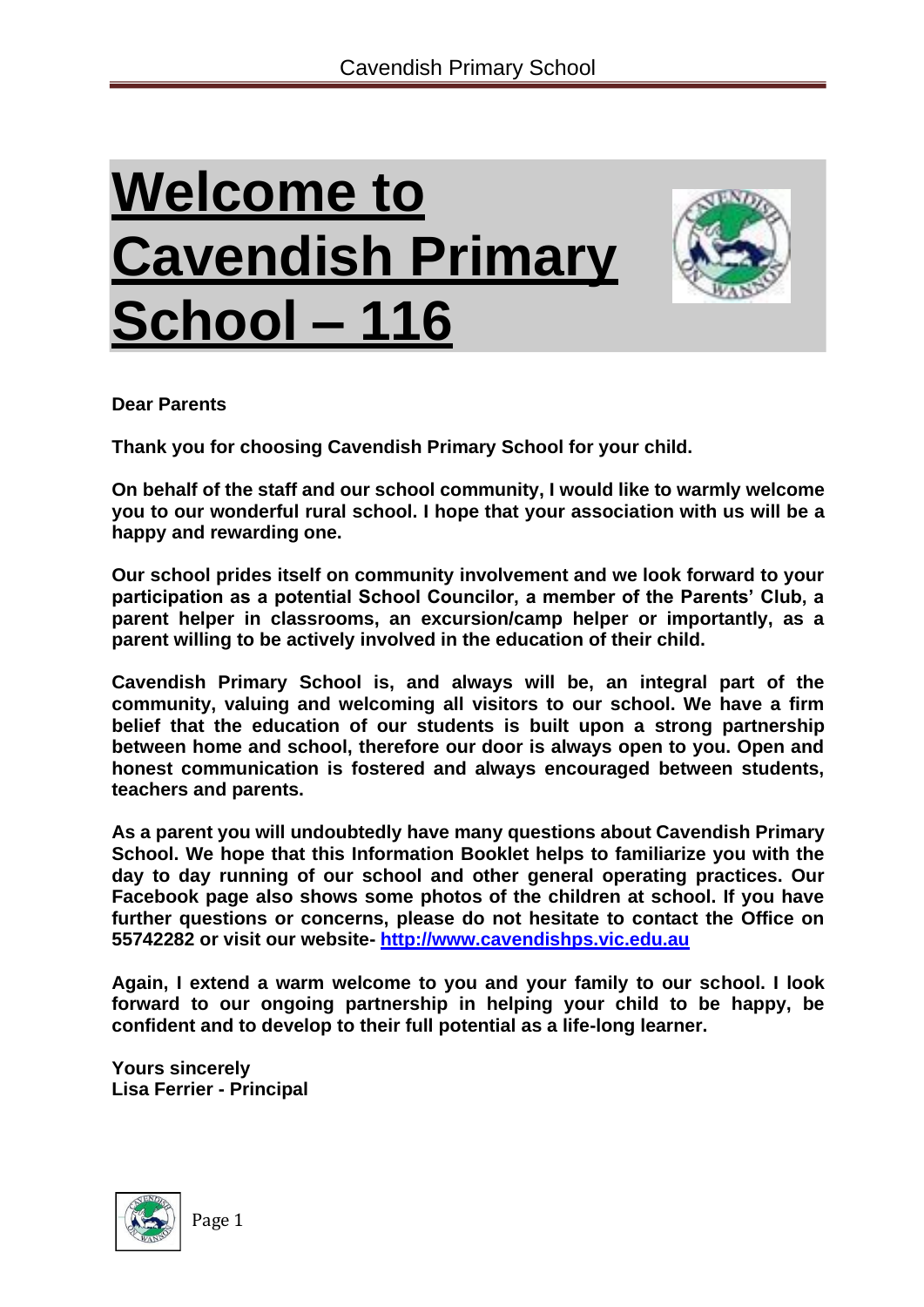# **TABLE OF CONTENTS:**

| <b>Term dates</b><br><b>Admission Procedures</b><br><b>School Times</b><br><b>Student Attendance Times</b><br><b>School Charges</b><br><b>Student Records &amp; Family Details</b><br><b>Personal Property</b>      |
|---------------------------------------------------------------------------------------------------------------------------------------------------------------------------------------------------------------------|
| <b>Office Hours</b><br><b>Visitors</b>                                                                                                                                                                              |
| <b>General Presentation</b><br><b>Accessories</b><br><b>Suppliers</b><br><b>Requirements</b><br><b>Summer/Winter/Sports Uniforms</b><br><b>Lost Property</b>                                                        |
| <b>Teaching Staff</b><br><b>Administration Staff</b><br><b>Visiting Staff</b><br><b>Cleaning Staff</b><br><b>School Council</b><br><b>Parent Club</b>                                                               |
| <b>Illness or Accident</b><br><b>Absences</b><br><b>Medications</b><br><b>Illness/Exclusions/Infectious Diseases</b><br><b>Head lice</b><br><b>Wet Days/Days of Extreme Heat</b><br><b>Student Support Services</b> |

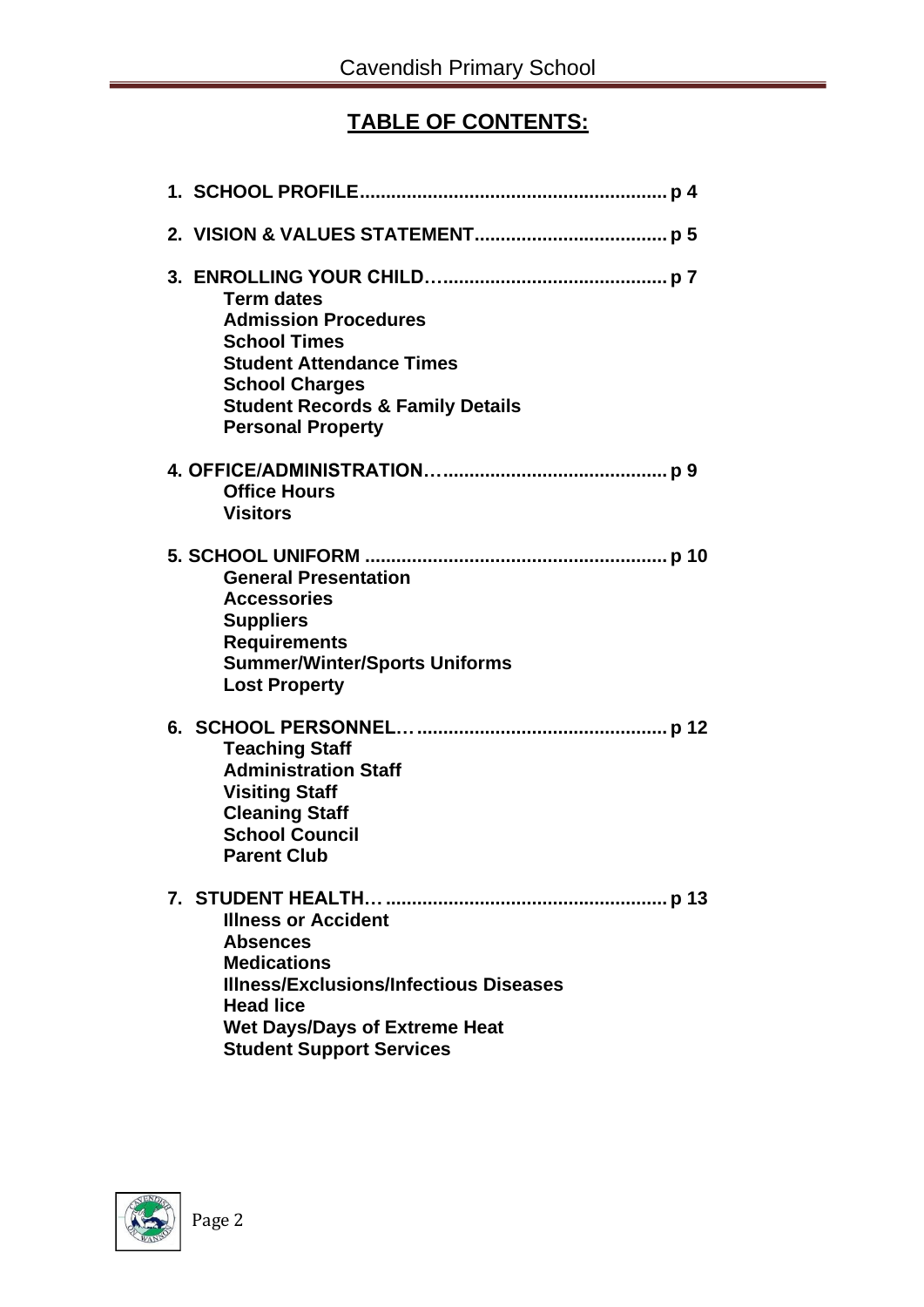# **TABLE OF CONTENTS:**

| <b>Bus Travel</b><br><b>Car Travel</b><br><b>Private Vehicle/Excursion Travel</b><br><b>Changes to Travel Arrangements</b><br><b>Bicycle Riders</b>                                                                                                                                                        |
|------------------------------------------------------------------------------------------------------------------------------------------------------------------------------------------------------------------------------------------------------------------------------------------------------------|
| <b>Student Code of Conduct</b><br><b>Class Rules</b><br><b>School Rules</b><br><b>Sanctions</b>                                                                                                                                                                                                            |
| In the Classroom<br><b>At School</b><br><b>At Home</b>                                                                                                                                                                                                                                                     |
| 11. COMMUNICATION BETWEEN HOME & SCHOOL p 21<br><b>The Newsletter</b><br><b>Student Reports</b><br><b>Parent Teacher Interviews</b><br><b>Parent Information evenings</b>                                                                                                                                  |
| <b>Picnic &amp; Athletic Sports</b><br><b>Cross-country</b><br>Other sports and events<br><b>Ambulance</b><br><b>Drink Bottles</b><br><b>Excursions and Camps</b><br><b>Fruit Break</b><br><b>Hot Lunches</b><br><b>MARC Van</b><br><b>Pupil Free Days</b><br><b>Swimming Program</b><br><b>Transition</b> |

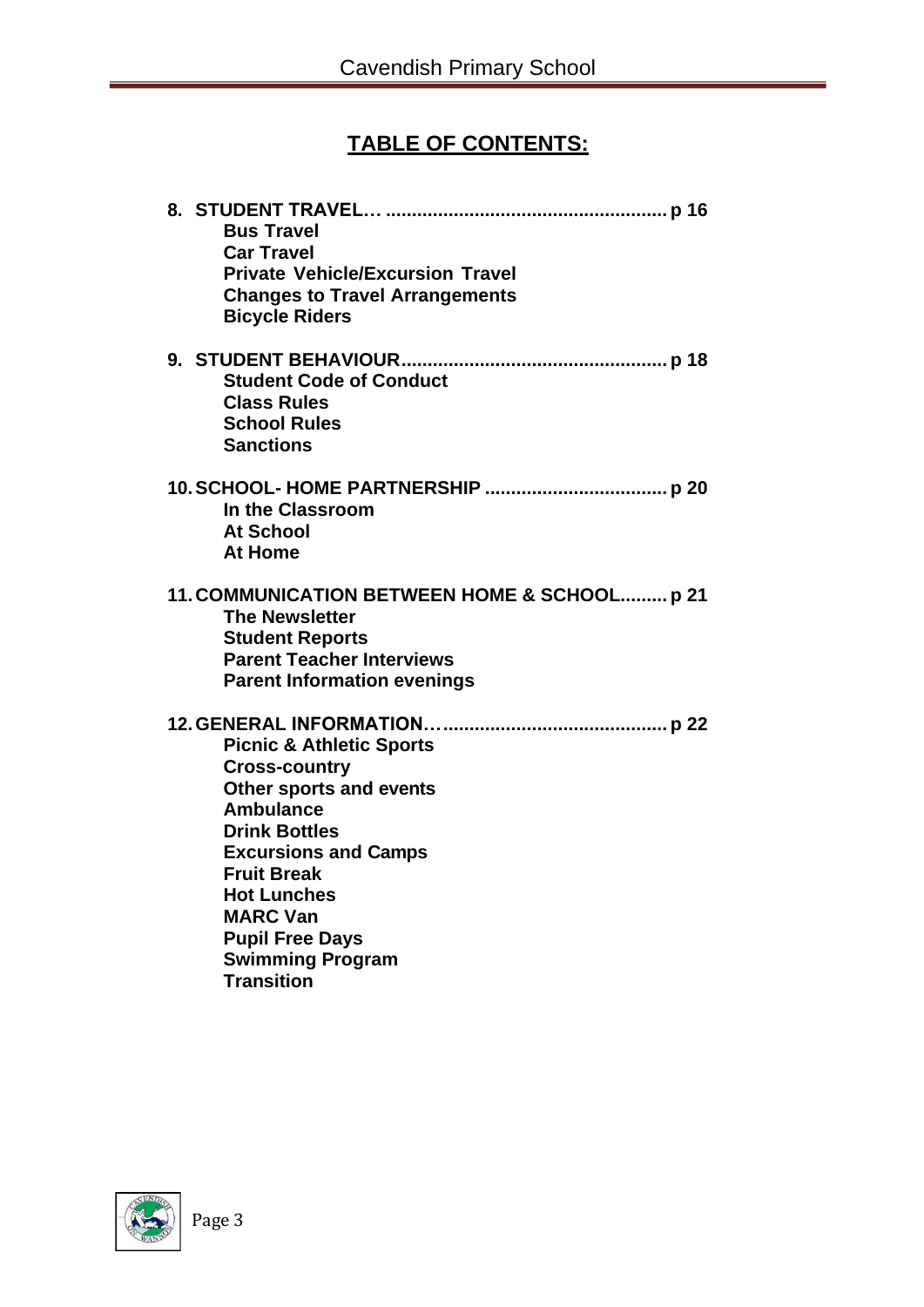## **1. SCHOOL PROFILE**:

Cavendish Primary School has a proud history, being one of the earliest schools established in Victoria in 1852. It prides itself on its motto, "A Rural Tradition of Excellence" and strives to provide a varied, comprehensive education, with strong pastoral care.

Located 26kms from Hamilton, Cavendish is deemed a rural school with a current enrolment of 34 students. The school operates three classes (P/1/2, 3/4 and 5/6) for most English and mathematics teaching (with the largest group just 15 pupils). The school reverts to P/2 and 3/6 classrooms for arts, humanities and sport. The school is defying most rural school trends and is maintaining a steady enrolment.

Cavendish Primary School currently has 21 families. Approximately 80% of students travel to school by bus which draws from a surrounding area of approximately 20km in radius.

In 2021, the current staffing profile includes: a teaching Principal in the P/2 class, one teacher in the 3/4 class and two part-time teachers in the 5/6 classes. We offer specialist lessons in German and Music, delivered by a teacher on Wednesdays. The school receives specialist library/literature lessons on Friday, three weeks on and one week off from the MARC van (Mobile Area Resource Centre) and are able to borrow books during this time. The school also has its own library.

Cavendish Primary School thrives on strong community links. Parent participation is active, highly valued and always encouraged in all events. Parents are very proud of their school and the integral place it has in the community. They are very aware of the importance of keeping and maintaining a school in a small community, for both now and for the future.

Current curriculum focus is centered on improving student outcomes across the school in both Literacy and Numeracy and empowering students to be active and life-long learners. Through increased professional learning, all staff are committed to fostering an overall improvement in these areas. In a world of continual technological change, developing ICT skills is also seen as a priority for both staff and students alike.

Participating in sporting activities is highly valued by the community. All students, regardless of gender or age, are encouraged to lead an active lifestyle and to pursue their sporting achievements to the highest possible level. We have a structured fitness program timetabled in the school to promote the concept of healthy bodies – healthy minds. The school playground and equipment provide opportunities for children to play sport and creative games.

At Cavendish Primary School we strive to develop confident, responsible students who are able to embrace all the challenges of life with an open-mind and a strong optimism that everyone can make a difference and contribute positively to the community.

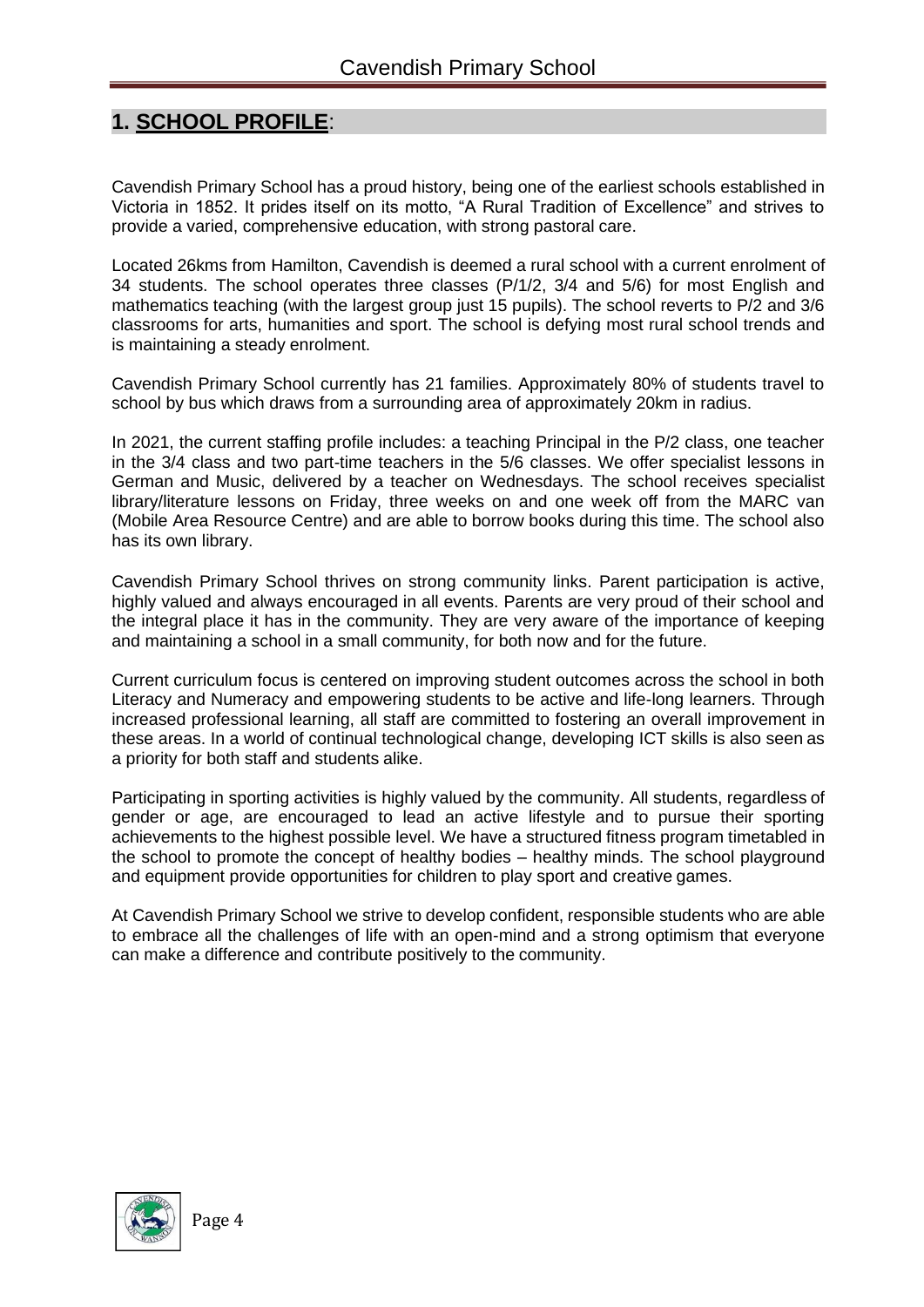# **2. VISION AND VALUES STATEMENT:**

**Cavendish Primary School** is committed to providing a caring, respectful and dynamic learning environment. One that engages students, fosters a strong work ethic to achieve personal success, encourages school pride and which builds and strengthens the home, school and community learning partnership.

#### **Philosophy**

Cavendish Primary School provides a warm, friendly and caring environment that enhances and challenges learning, personal growth and well-being of students. The school has high expectations for staff and students and aims to create a stimulating and supportive environment for all its students to excel in their learning and personal growth.

### **Values**

- All individuals are valued and treated with respect in a secure environment, where students are able to fully develop their talents, interests and ambitions.
- We value our positive teaching and stimulating learning environment where students are challenged to extend and develop their academic, social, moral, and physical attributes.
- We value effort and positive contributions from students, staff and parents.
- We promote the professional growth of all staff and nurture leadership roles for all staff and students
- We value the culture and traditions of our rurality along with the inherent practice of pastoral care.
- We value our rural tradition of excellence

#### **How are our values enacted**?

Our philosophy and values are upheld and strengthened through a consistent and unified approach to learning, pastoral care and the knowledge that we are educating the "whole child".

• Students are encouraged to care for each other and display respectful behaviour. Positive examples are rewarded and celebrated through assemblies, certificate presentations, class meetings, in the yard and circle times. Appropriate behaviours are consistently modelled by all adults in the school. A Code of Conduct is in place outlining responsibilities and rights for students and adults.

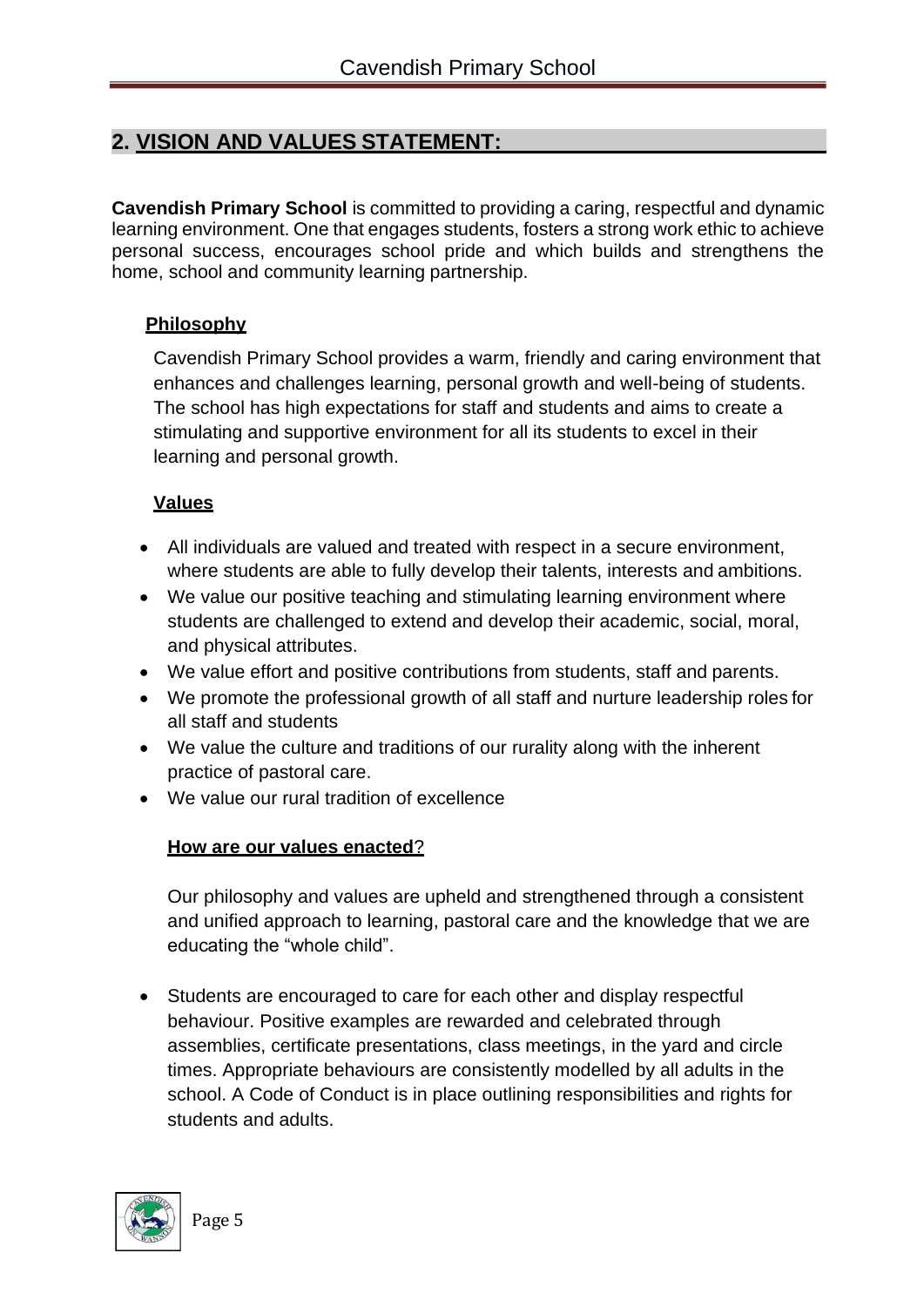- There is a strong emphasis on students doing the best they can and improvement, progress and effort are consistently celebrated through assemblies, class meetings, feedback to parents and through the school newsletter.
- A varied and extensive curriculum is provided including a range of extracurricular activities. Many sporting, musical, drama and artistic opportunities are provided by the school. A Sporting Schools Program is also run through three terms.
- The 'You Can Do It' Circle Time program promotes confidence, resilience, Student Conferences are all run to provide student voice and to reinforce positive behaviours. A Citizenship Survey is completed three times a year and one-to-one interviews are held between Principal and selected students following these surveys.
- Close and regular contact is made and feedback provided to all parents of the school. There is an "open door" approach to parents in the school. These links help us to provide strong pastoral care.
- We have high and consistent expectations of students and adults both in terms of academic improvement and social and personal learning.
- Professional learning is a significant part of each staff meeting and opportunities are provided for staff to take in a range of external professional learning activities.
- We aim to deliver teaching and learning at the point of need for each student through teaching in small classes, quality diagnostic assessment of learning and innovative practice.

*The school motto - "A Rural Tradition of Excellence"*

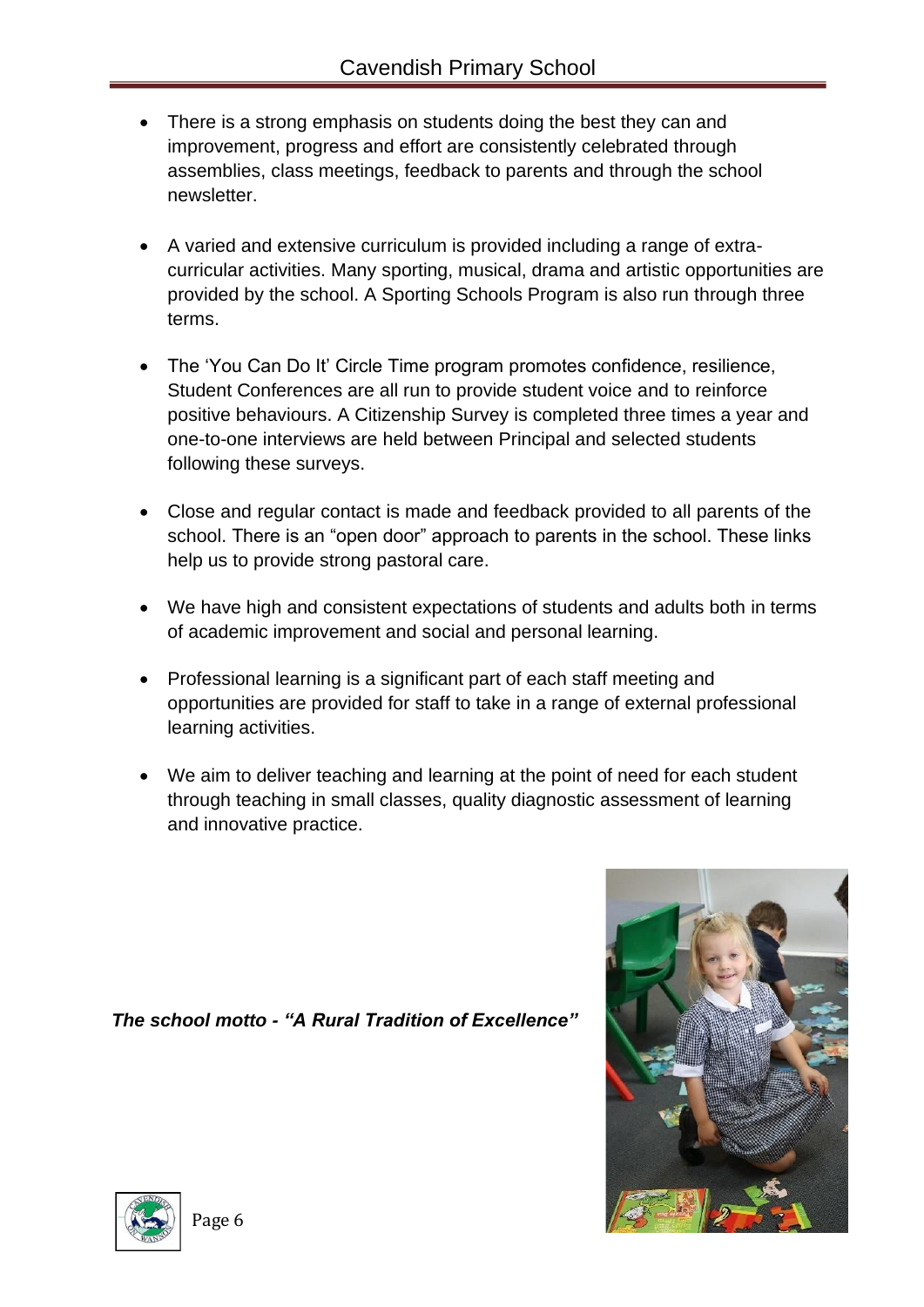# **3. ENROLLING YOUR CHILD:**

# ➢ **Term Dates for 2022:**

| <b>TERM 1</b>                                                                             | 31 <sup>st</sup> January to 8 <sup>th</sup> April.   |  |  |  |  |
|-------------------------------------------------------------------------------------------|------------------------------------------------------|--|--|--|--|
| <b>Please note:</b> Foundation students don't attend school on Wednesdays during February |                                                      |  |  |  |  |
| <b>TERM 2</b>                                                                             | 26 <sup>th</sup> April to 24 <sup>th</sup> June      |  |  |  |  |
| TERM <sub>3</sub>                                                                         | 11 <sup>th</sup> July to 16 <sup>th</sup> September  |  |  |  |  |
| TERM 4                                                                                    | 3 <sup>rd</sup> October to 20 <sup>th</sup> December |  |  |  |  |
|                                                                                           |                                                      |  |  |  |  |

# ➢ **Admission Procedures-**

Children who turn 5 years of age by the 30<sup>th</sup> of April 2022 may be admitted to our foundation classes in 2022. Parents may enroll their child by calling into the school to collect an Enrolment Pack.

The Enrolment Pack contains the following:

- 1. Student Enrolment Form
- 2. Permission Form
- 3. Application to travel on a School Bus
- 4. Bus Guidelines
- 5. Student Code of Conduct
- 6. Information Booklets

**Please return all completed forms to the school Office, along with a copy of your child's birth certificate extract and certificate of immunization, to be held on file.**

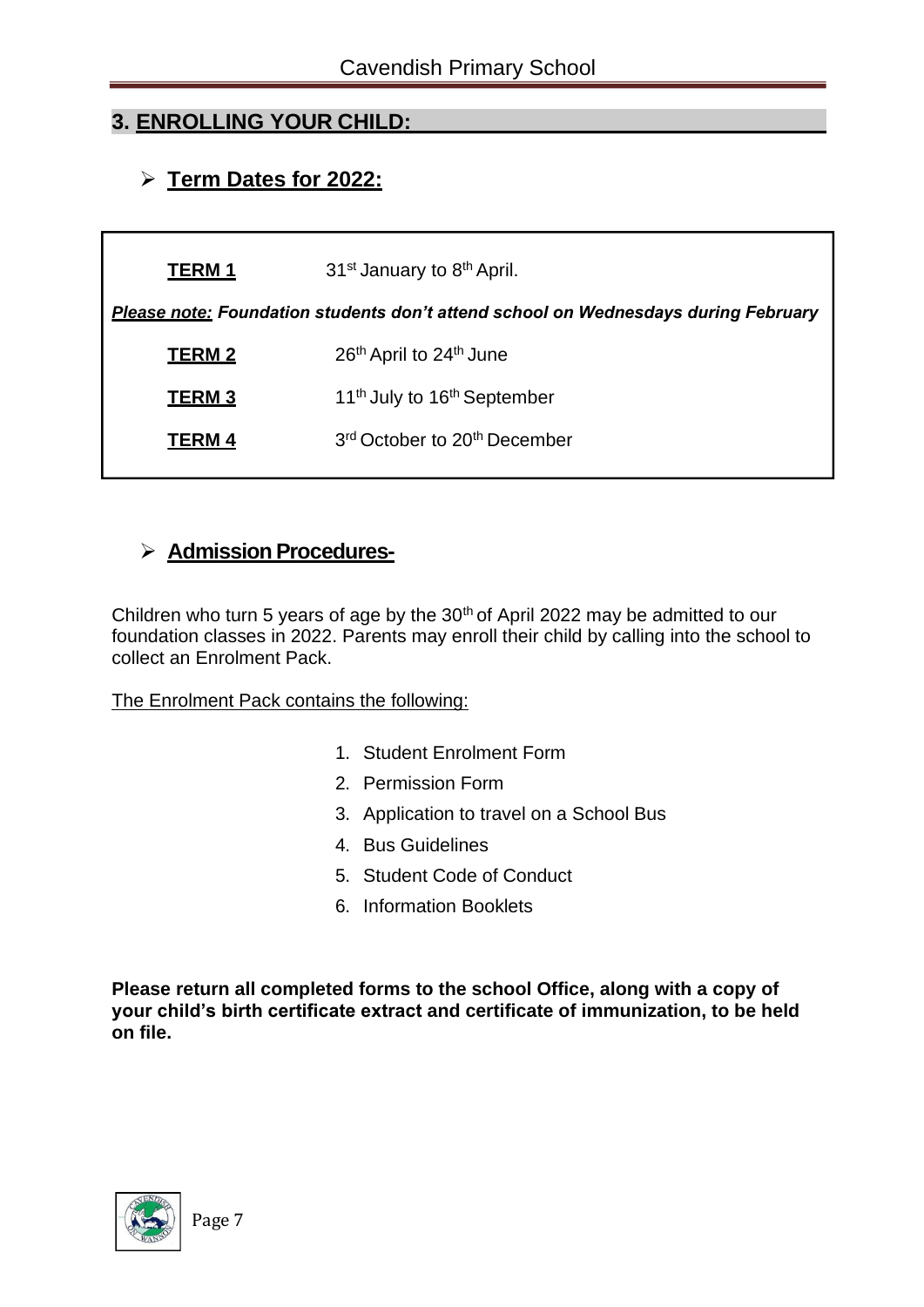# ➢ **School Times-**

The school day is divided into three sessions:

|                                                           | <b>Session 1:</b> Commences at 9am to morning recess at 11am        |  |  |  |  |
|-----------------------------------------------------------|---------------------------------------------------------------------|--|--|--|--|
| <b>Recess</b>                                             | 11am to $11:30$ am                                                  |  |  |  |  |
|                                                           | <b>Session 2:</b> Commences at 11:30am and ends at 1pm.             |  |  |  |  |
|                                                           | Students have supervised eating time from 1:00-1:10pm in classrooms |  |  |  |  |
| <b>Lunch play</b> 1:10pm to 2:00pm.                       |                                                                     |  |  |  |  |
| <b>Session 3:</b> Commences at 2:00pm and ends at 3:25pm. |                                                                     |  |  |  |  |
|                                                           |                                                                     |  |  |  |  |

Each Monday morning at 9am, we have a whole school assembly, which is conducted by our student leader/s. It is important that students are punctual for this assembly as we sing the National Anthem and important announcements; presentations and awards are made to the students. Parents are most welcome to attend our Monday morning assemblies.

# ➢ **Student Attendance Times-**

Each morning the school is supervised from 8.40am. The playground is supervised by staff during the recess break and lunch break.

After school the collection of students is supervised by staff until 3.45pm (or until all children have departed). Please ensure you notify the school if you are running late to collect your child/children.

# ➢ **School Charges-**

To provide a high quality education for your child the School Council determines a yearly contribution per student. The parent contribution is currently **\$140** per child.

Parents are asked to pay for the following during the school year:

- $\checkmark$  camps and excursions
- $\checkmark$  swimming program
- $\checkmark$  other extra-curricular activities. eg. special lunch days

Some families qualify for the CSEF scheme (Camps, Sports & Excursions Fund) which provides support payments for camps and excursions. To be eligible for this you need to hold a means-tested concession card. eg. Health Care Card, Pension Card. The current funding available is \$125.00 per student. The school office will assist in determining your eligibility and notify you of the process.

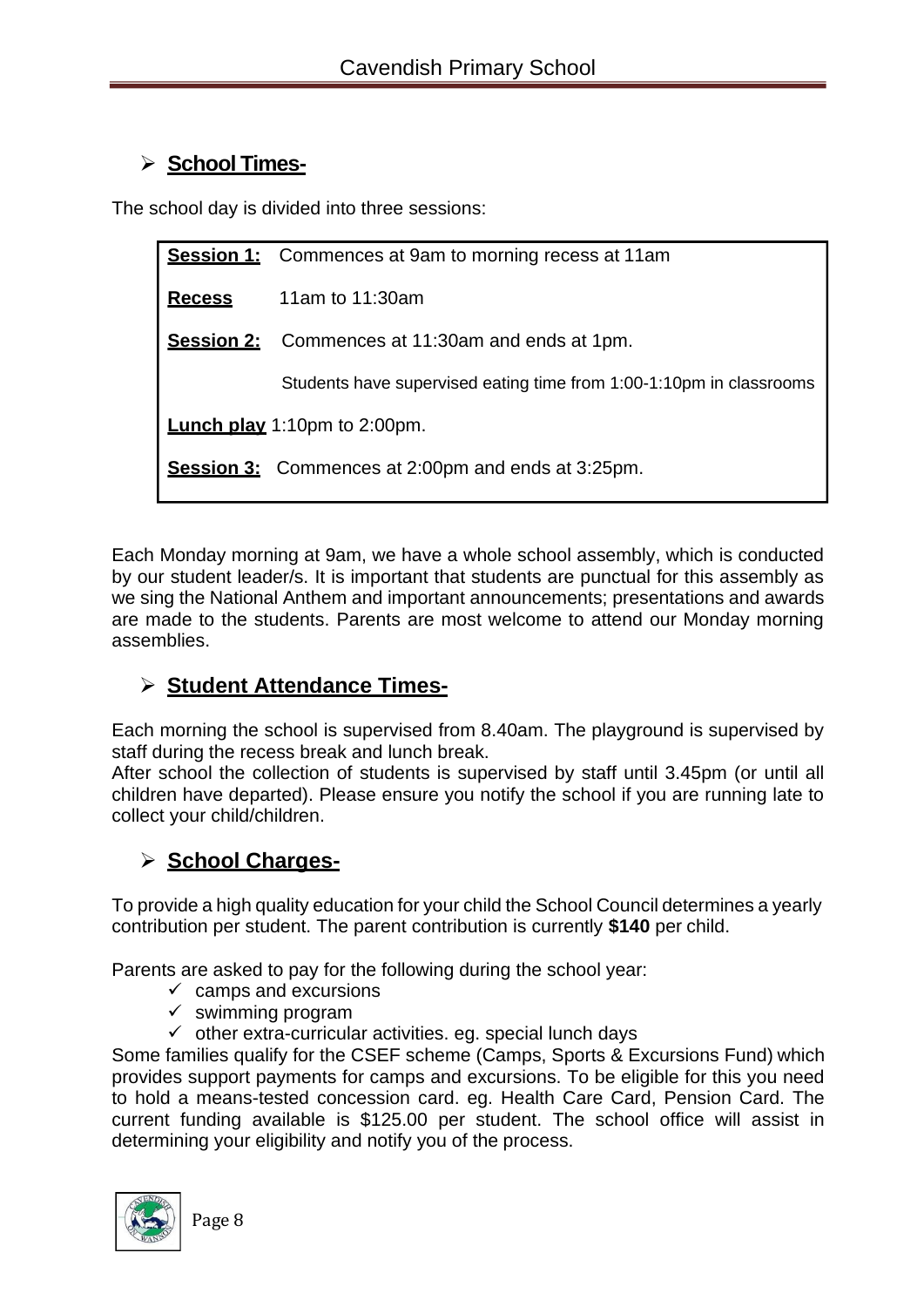## ➢ **School Stationery Supplies and Parents' Contribution-**

A year level booklist is ordered for each student. The back to school pack charge is kept to the lowest possible figure by using wholesale suppliers and shopping carefully and buying in bulk. The cost of the supplies, association costs, ICT, sports, MARC Van and sustainability is built into the parent contribution. The supplies will be issued to the children at the start of the school year.

# ➢ **Student Records and Family Details-**

For the safety of our students, it is vital that our school keeps accurate records. Please ensure that you notify the school immediately should your personal/family details alter, particularly personal, work and emergency telephone contact numbers.

## ➢ **Personal Property-**

Children are not to bring valuables, money, electronic games, iPod, mobile phones, etc. to school. Private property bought to school is not insured.

If a valuable item needs to be bought to school, it must be given to the classroom teacher or principal and collected at the end of the day.

## **4. OFFICE / ADMINISTRATION:**

# ➢ **Office Hours-**

The school office is staffed by the Business Manager on Mondays and Fridays between 9am to 4pm and Thursday between 9am to 2pm. The Principal is usually in the office during the afternoons. The best times to call the school is between 8.30am to 9.00am, 11am -11.30am or after 1.00pm. The school has an answering machine, which is checked during recess and lunch times when teaching staff aren't on hand to answer the phone. Please ring anytime if it is an emergency or ring the Principal's mobile on 0438 559 439.

Items from parents and students, such as payment envelopes, permission forms, absence notes or other notifications must be placed in the wooden slotted box located on the front counter of the Office.

Bus travel notes should be placed with the bus travel list upon arrival at school, also located on the front counter of the Office.

# ➢ **Visitors-**

Visitors are most welcome at Cavendish Primary School, pending that there are no current Covid-19 restrictions. Parents and other visitors who enter the school grounds during school hours must report and sign into the Office prior to entering a classroom or playground area.

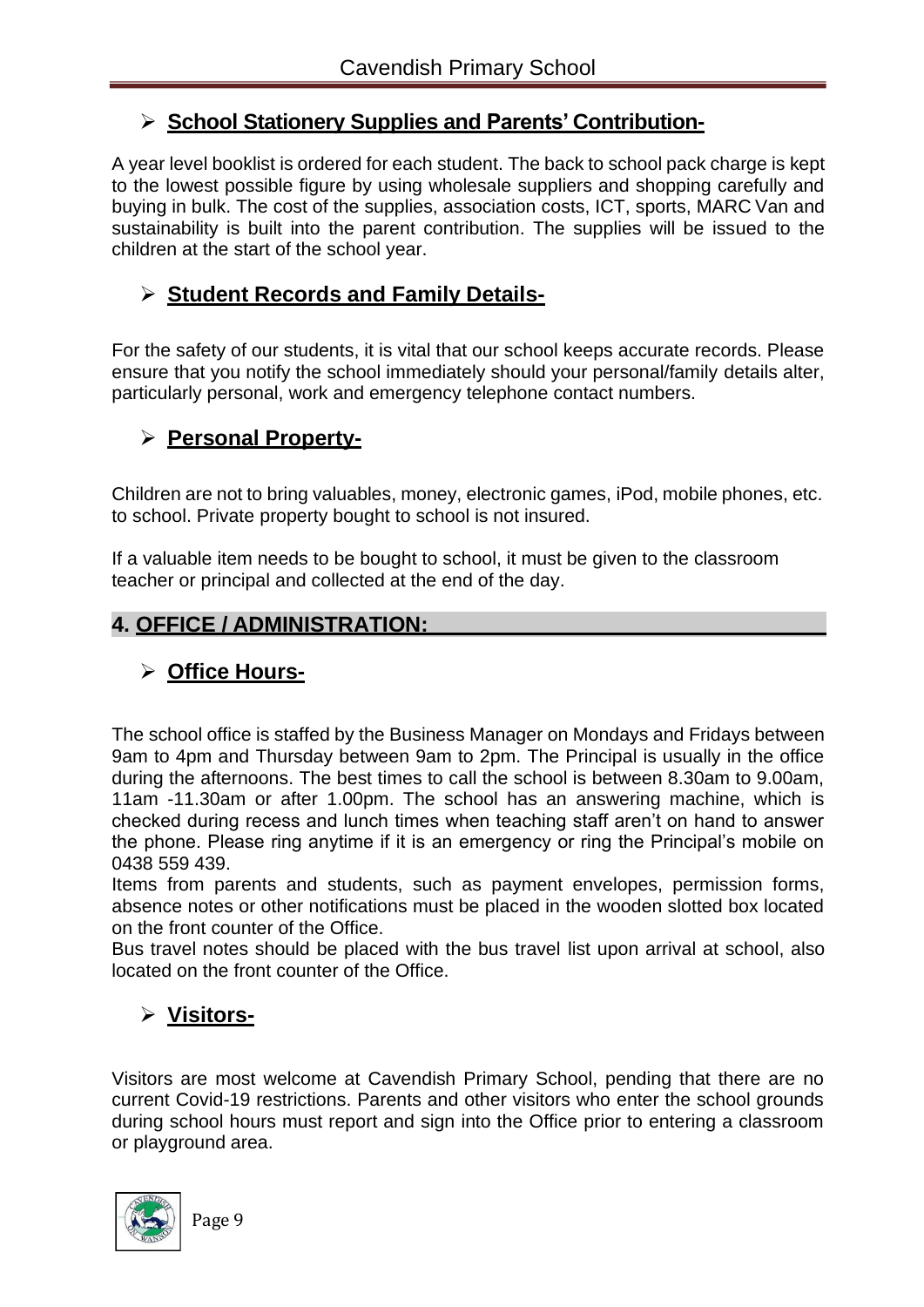## **5. SCHOOL UNIFORM:**

## ➢ **General Presentation-**

In the interests of health, hair should be kept neat and tidy, tied back and kept out of the eyes.

## ➢ **Accessories-**

Ribbons and hair ties should be in school colours, especially with the 'formal' uniform (photo days, eisteddfod, concerts, etc). A watch may be worn. Ears may have studs or sleepers only.

## ➢ **Suppliers-**

The school undertakes to supply uniforms to students at cost price. For immediate purchase the school has uniforms available in stock, in various sizes. Otherwise, a School Uniform Order Form is available from our Uniform Co-ordinator. Fittings, orders and purchases can be made by appointment. At times, limited second hand uniforms are available for purchase. Uniform must be paid for before being taken.

Our school uniform co-ordinator on Parents' Club is currently Callie Leese. A new uniform co-ordinator will be appointed at the next AGM in November.

## ➢ **Requirements-**

#### **Purpose**

The wearing of school uniform:

- Encourages in students a sense of collective and individual school pride
- Creates a sense of school identity
- Provides a regular student dress standard, reducing competition amongst students
- Provides an economical means of dressing school students.

#### **When Must School Uniform Be Worn?**

- Travelling to and from school, during school hours.
- School approved hats must be worn out of class in Terms 1 and 4. (SunSmart's NO Hat, NO Play rule applies).

#### **Exceptions**

- Where a particular arrangement is made with the Principal e.g. medical conditions
- Designated 'out of uniform' or theme days
- Special circumstances such as camp activities
- Hats must not be worn indoors.

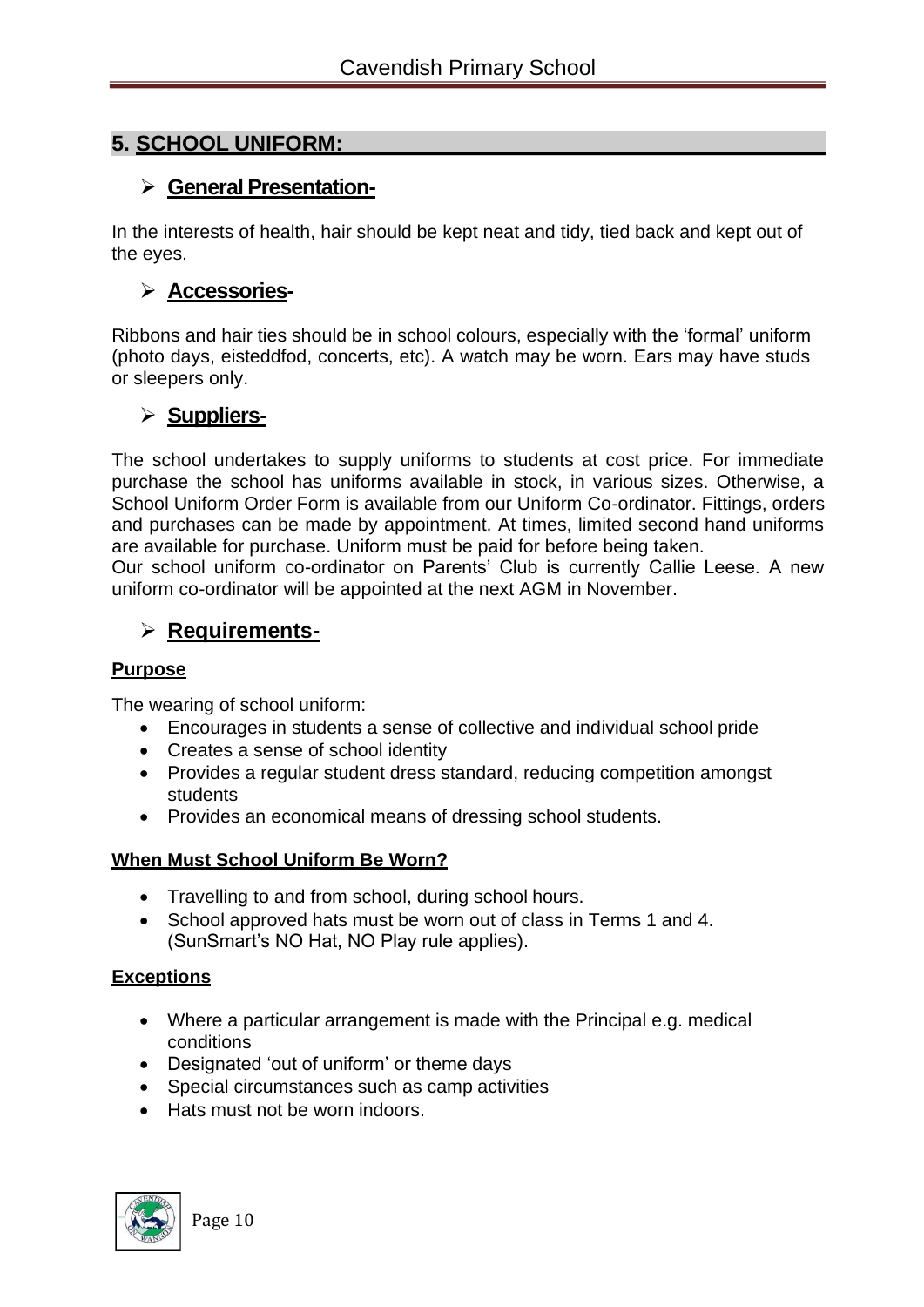## **Summer Uniform-**

- Navy shorts (plain/no stripes) or navy skirts
- Navy or white polo shirt
- Sleeved blue and white school check dress
- Navy windcheater or school rugby jumper
- Black school shoes/sandals/boots sneakers only on Friday for PE.
- Navy or white socks
- Navy broad-brimmed hat

## **Winter Uniform-**

- Navy fleecy track pants
- Navy gabardine trousers
- School checked tartan skirt and navy tights
- Navy or white polo shirt
- Navy windcheater or school rugby jumper
- Black school boots/shoes/sandals sneakers only on Friday for PE. **NB** Warm winter coats, raincoats, gloves, etc may be worn outdoors.

**For special occasions, such as photo days or the eisteddfod, all children will be requested to wear their 'formal' uniform. This means white polo shirts, black school shoes, school rugby jumpers, blue shorts/trousers/ tartan skirts/summer dresses (depending upon child/parent choice and the season) and no sports items (sports shorts, runners, etc).**

## **Sports Uniform-**

- Navy school sports shorts
- Navy sports polo shirt
- White socks
- Sneakers
- Navy windcheater or school rugbyjumper
- Navy broad-brimmed hat

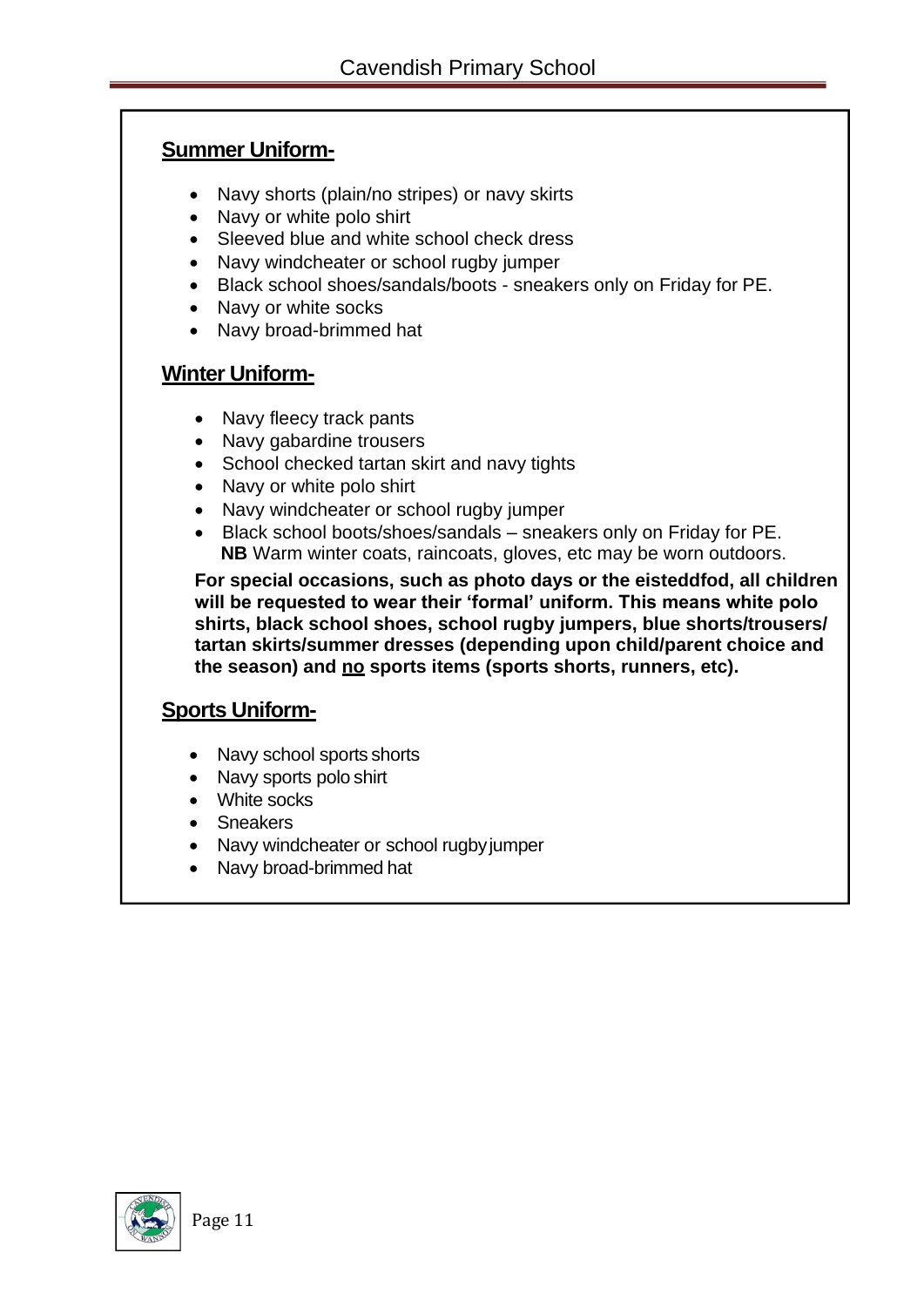# ➢ **Lost Property-**

All personal property (clothing, hats, bags, drink bottles, etc.) should be clearly labelled to ensure ease of identification and return of lost items. A lost property box is located at the Office.

## **6. SCHOOL PERSONNEL:**

## ➢ **2021 Teaching Staff:**

Teaching Principal F/1/2 – Lisa Ferrier Teacher Years 3/4 – Sally Purnell Teachers Years 5/6 – Elisha Nettleton and Stephanie Thompson Music/German – Leeanne Barber MARC (Library van) – Julia Gibbons

## ➢ **Administrative Staff (Business Manager)**

Tammy Crawford

## ➢ **Visiting Staff-**

Visiting staff are varied according to the programs and needs of the students and staff during the school year.

### ➢ **Cleaning Staff-**

Naomi Penny

### ➢ **School Council-**

School Council is an extremely important decision making group representing the school community and staff. Members are elected for a two year term with elections taking place in March. To ensure continuity of membership, only half the Council representatives retire each year, but re-election can be sought. Sub Committees operate within the council. Buildings and Grounds, Finance and Policy sub committees meet and report to the main school council meeting. This allows for maximum input from members and opportunity for community members to be co -opted for a particular project.

Council meets each month and is responsible for such duties as:

- working with the Principal and staff to develop school policies
- administering school finances
- ensuring buildings and grounds are maintained and improved
- promoting parent and community participation and interest in the school

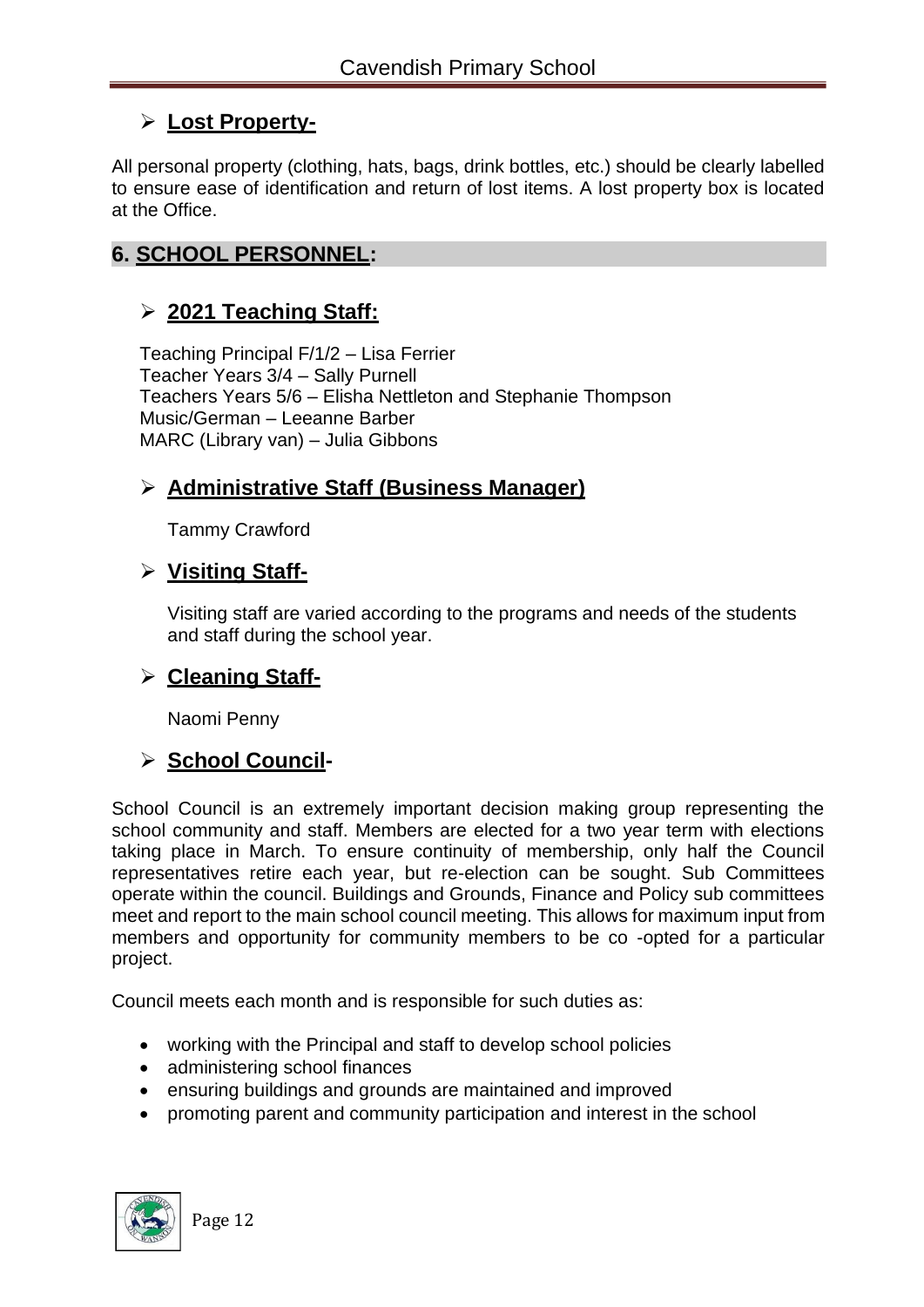# ➢ **Parents' Club-**

The Cavendish Primary School Parents' Club is an extremely supportive group, committed to involving the whole school community in the practical workings of the school.

Members aim to support staff and pupils in the day to day activities of the school as well as raising valuable funds for educational programs.

Parents' Club holds meetings during the school year and is always seeking new members. If you are interested in helping the school in this way, please contact one of our current members.

The current President is Trish Hurley. A new President will be appointed at the AGM in late November.

## **7. STUDENT HEALTH:**

We encourage every student to maintain personal hygiene and good health to assist with keeping the school environment healthy and clean for everyone.

## ➢ **Illness or Accident at School-**

If your child becomes ill at school or is injured, we will endeavour to contact you or your nominated emergency person, so that arrangements can be made for collection. To assist us with this, please ensure that your Emergency Contact details are always updated at the office.

Following an incident, an 'Illness / Injury Parent Notification' slip will be sent home with the child. The school has First Aid trained personnel on site at all times.

# ➢ **Absences-**

If your child is ill he or she should not attend school. Children who are sick are not able to undertake normal class sessions and their attendance at school can endanger the health of their fellow classmates.

**When your child is absent from school, you are required to contact the school via phone, in person or via a written note, ON THE MORNING OF THE ABSENCE, so staff can complete their attendance roll and enter the absence onto our system.**

A doctor's certificate should accompany notes for extended periods of absence due to illness.

A note is required in the morning if you are collecting your child from school during class time and they will not be returning to school that day. Parents/guardians/carers are to fill in the book on the front office counter if taking children during school hours.

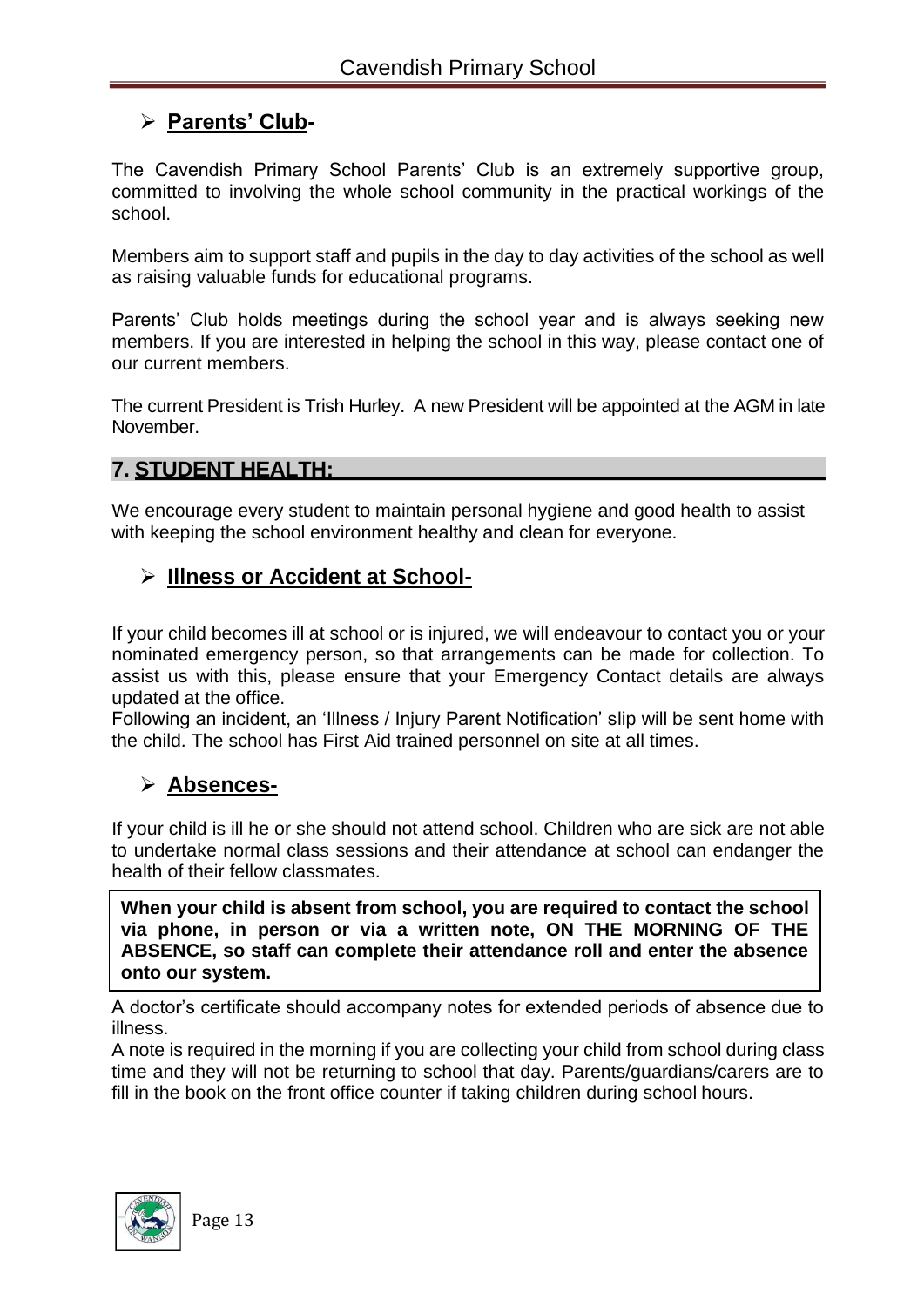# ➢ **Medications-**

AT NO TIME are children to have any medications in their bag or in their possession (asthma puffers excluded).

If your child requires medication during school hours, please send the medication:

- 1. in a zip-sealed bag,
- 2. in its original container with clear dosage directionsincluded.

#### **A medication authority form will need to be filled out and signed by parents. Forms are available at the office.**

All medication will be kept safe by their classroom teacher and administered as per the parents instructions.

Students who are asthmatic or anaphylactic must have a Management Plan developed in consultation with their doctor.

EpiPens are stored in the middle room (between the two classrooms).

## **ILLNESS / EXCLUSIONS:**

Please note the following DET regulations in regard to illness:

| <b>ALLERGIES:</b> | Please inform the school of any allergies your child may have, the symptoms<br>and the treatment.                                                                                                                |
|-------------------|------------------------------------------------------------------------------------------------------------------------------------------------------------------------------------------------------------------|
| <b>HEAD LICE:</b> | Until appropriate treatment has commenced.                                                                                                                                                                       |
| <b>ASTHMA:</b>    | Parents who have children who need ventilators must provide them for use at<br>school. Ensure that teachers are advised of the method of application and that<br>your child knows how to operate the ventilator. |
| EPILEPSY:         | The school must be advised if a child is subject to epilepsy. A medical<br>certificate must be provided annually stating that it is safe for the child to have<br>swimming lessons.                              |

### **INFECTIOUS DISEASES:**

The following information is the current exclusion list which indicates the times for which **children are to be excluded from school**.

\*\*\*NOTE THAT WHERE A **MEDICAL CERTIFICATE** IS REQUIRED IT IS NECESSARY THAT THE CERTIFICATE INDICATES THAT THE CHILD HAS RECOVERED AND IS NOW FIT FOR SCHOOL.

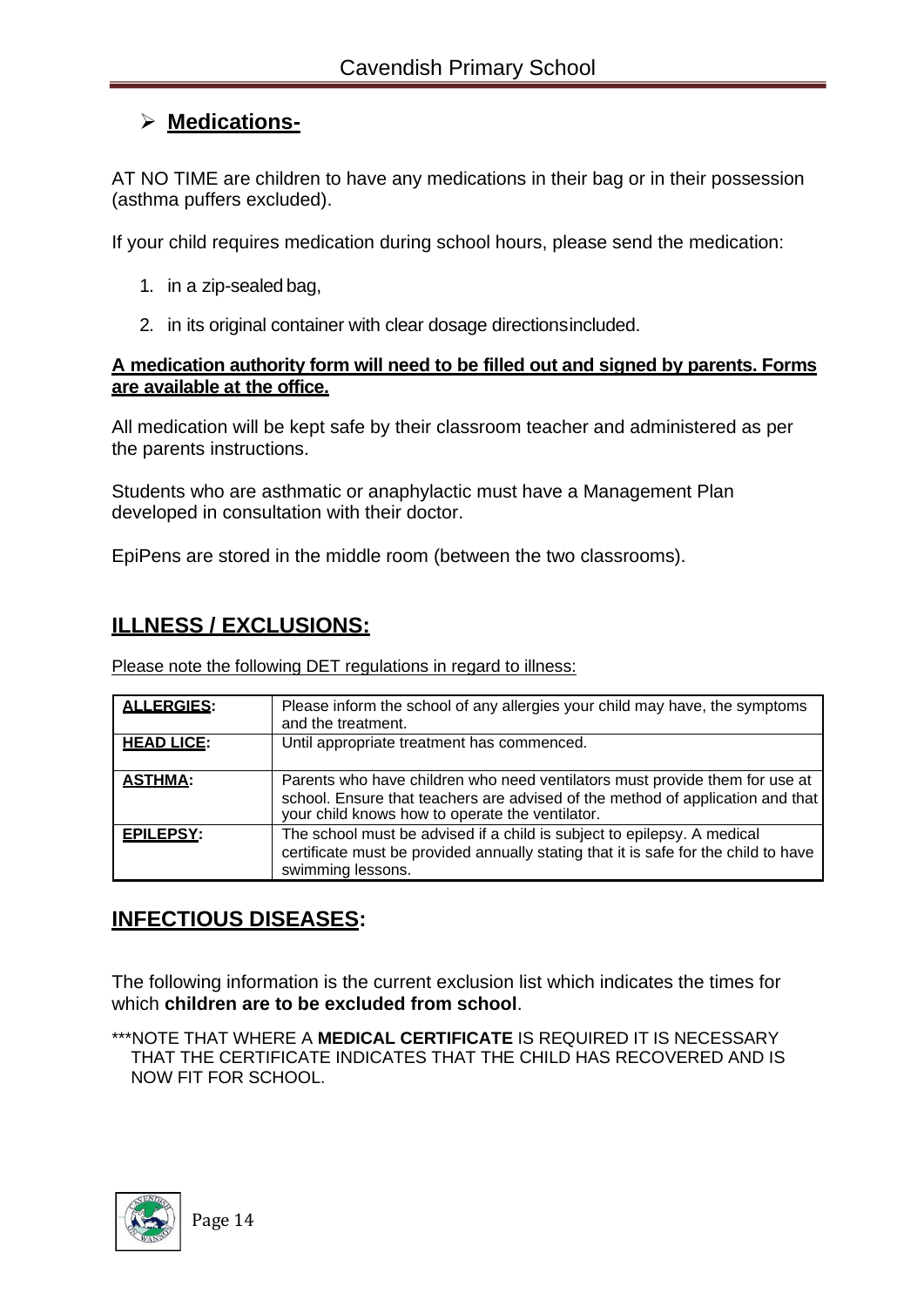| <b>CHICKEN POX:</b>                                   | <b>RINGWORM:</b>                                         |  |
|-------------------------------------------------------|----------------------------------------------------------|--|
| Until fully recovered or at least one week            | Until appropriate treatment has commenced.               |  |
| after the eruption first appears.                     |                                                          |  |
| <b>DIPTHERIA:</b>                                     | <b>SCABIES:</b> Until<br>appropriate<br>treatment<br>has |  |
| Until receipt of a medical certificate of             | commenced.                                               |  |
| recovery from infection.                              |                                                          |  |
| <b>GERMAN MEASLES:</b>                                | <b>SCHOOL SORES:</b> Until sores have fully healed.      |  |
| Until fully recovered and at least five days          | The child may be allowed to return provided that         |  |
| after onset of rash.                                  | appropriate treatment has commenced and that             |  |
| <b>HEPATITIS:</b>                                     | sores on exposed surfaces such as scalp, face,           |  |
| Until receipt of a medical certificate of             | hands, and legs are properly covered occlusive           |  |
| recovery from infection, or on subsidence of          | dressings.                                               |  |
| symptoms.                                             |                                                          |  |
| <b>LEPROSY:</b>                                       | <b>STREPTOCOCCAL INFECTION:</b>                          |  |
| Until receipt of a medical certificate of             | Until receipt of a medical certificate of                |  |
| recovery from infection.                              | recovery from infection.                                 |  |
| <b>MEASLES:</b>                                       | <b>TUBERCULOSIS:</b>                                     |  |
| Until at least five days from the appearance          | Until receipt of a medical certificate from a            |  |
| of rash or until receipt of a medical                 | health officer of the department that the                |  |
| certificate of recovery from infection.               | child is not considered to be infectious.                |  |
| <b>MENINGOCOCCAL:</b>                                 | <b>TYPHOID FEVER:</b>                                    |  |
| Until receipt of a medical certificate of             | Until receipt of a medical certificate of                |  |
| recovery from infection.                              | recovery from infection.                                 |  |
| <b>MUMPS:</b>                                         |                                                          |  |
| Until fully recovered.                                |                                                          |  |
| <b>POLIOMYELITIS:</b>                                 | COVID-19                                                 |  |
| Until at least fourteen (14) days after onset of      | Immediate notification to the school                     |  |
| illness and until receipt of a medical certificate of | Child may not return to school until they                |  |
| recovery from infection.                              | can provide a negative test result                       |  |
|                                                       |                                                          |  |

#### **\*Please notify the School if your child contracts any of the above.**

Children need to be fit and well before they return to School

Students who have not been immunised will be excluded from school in the event of an outbreak of that disease.

## ➢ **Head Lice-**

Occasionally head lice can be a problem in schools. The incidence of this problem can be reduced if all parents help by following these suggestions:

- 1. Check your child's hair regularly.
- 2. Notify the school if any lice or eggs are found so that other parents can be asked to check and treat if found
- 3. Follow the recommended treatment using the shampoo/lotion that is available from your local chemist and continue to conduct daily checks.

All families are asked to complete the permission form upon enrolment, authorising inspections. Should head lice or eggs be detected, a notification letter or phone contact will indicate that prompt treatment is required. Children may return to school as soon

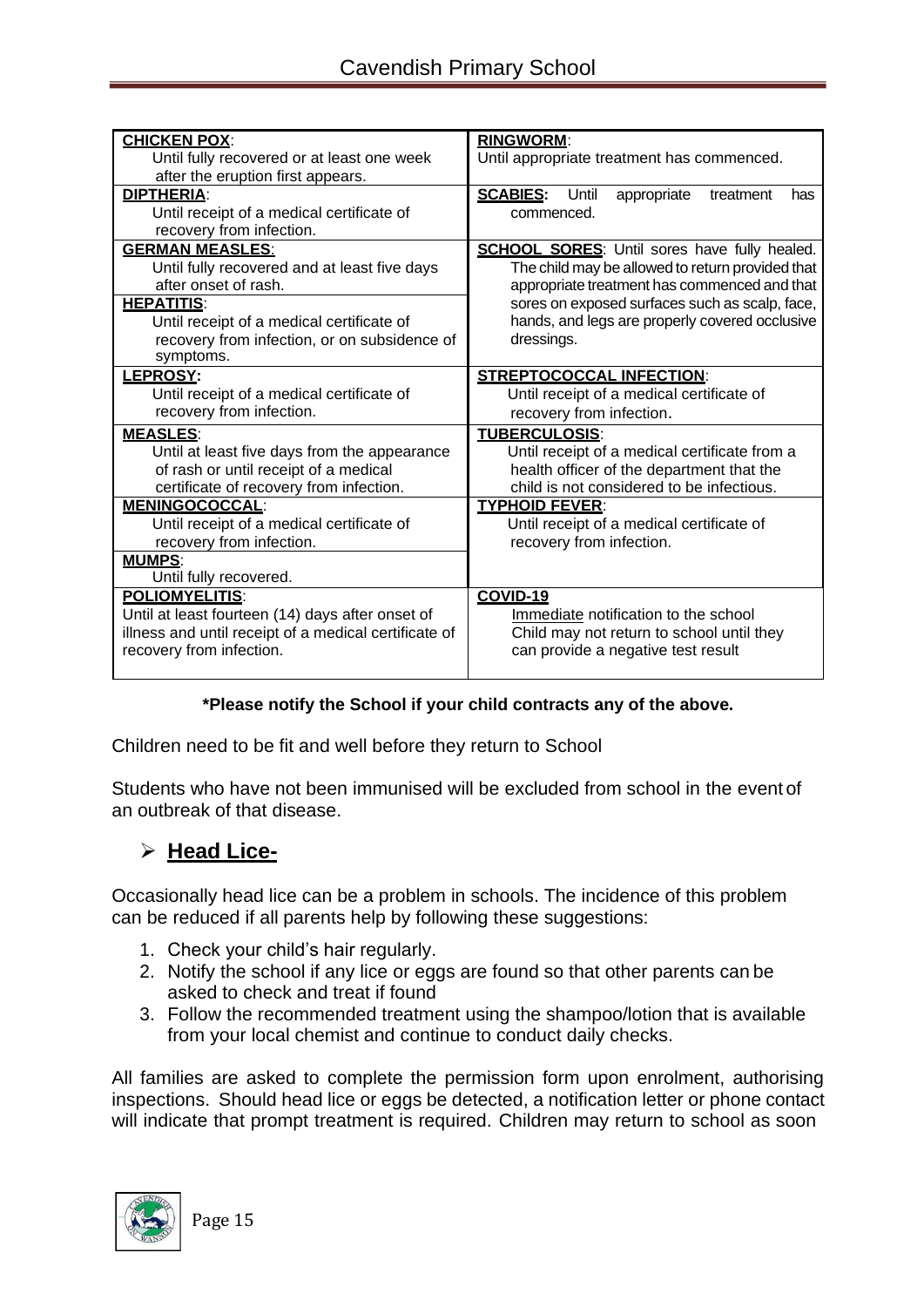as treatment procedures commence. Notification notes are sent home or included in the newsletter if there has been a reported outbreak in the classroom.

# ➢ **Wet Days / Days of Extreme Heat-**

Children aren't dismissed early on wet days or days of extreme heat. Students are supervised in classrooms whilst having their recess and lunchtime breaks if the supervising teachers consider the weather too wet, too windy or too hot for safe outdoor play. During the warmer months, especially summer days, our classrooms are airconditioned and our yard contains plenty of shaded play areas, which enables our normal school program to operate on most occasions. Please ensure your child is appropriately dressed to suit the daily climatic conditions.

# ➢ **Student Support Services-**

The following support services are available to children who require special assistance. Parents can request referrals by contacting the school.

School Nurse: annually visits to conduct the Foundation examination.

Social Worker: is available to support children and their families of the school. \*

Speech Therapist: is available to visit the school to assess children with speech or language problems. \*

Learning Difficulties: available to assess students experiencing difficulty with their learning.\*

\* School referral is required after discussion with class teacher/principal

# **8. STUDENT TRAVEL:**

# ➢ **Bus Travel-**

There are two Cavendish Primary School bus runs to and from school. They deliver the children to school before 9.00am and departs the school at 3.25pm. Forms for inclusion on this bus run are included in the enrolment pack and are also available from the Office. This form must be completed before travel commences. Details on the bus routes and pick-up/drop-off points can be discussed with the principal and/or the bus operators.

All bus travellers are provided with a copy of the "Bus Travel Guidelines". Please read through the rules with your children and discuss what they mean. These guidelines cover the safe conduct at pick-up/drop-off points, as well as acceptable conduct on the journey. It is extremely important that children are aware of the rules and the consequences if they are not obeyed. Breaches of student conduct will result in the student being given an initial warning and parents notified in writing. Subsequent breaches will result in suspension of bus travel for a period of one week.

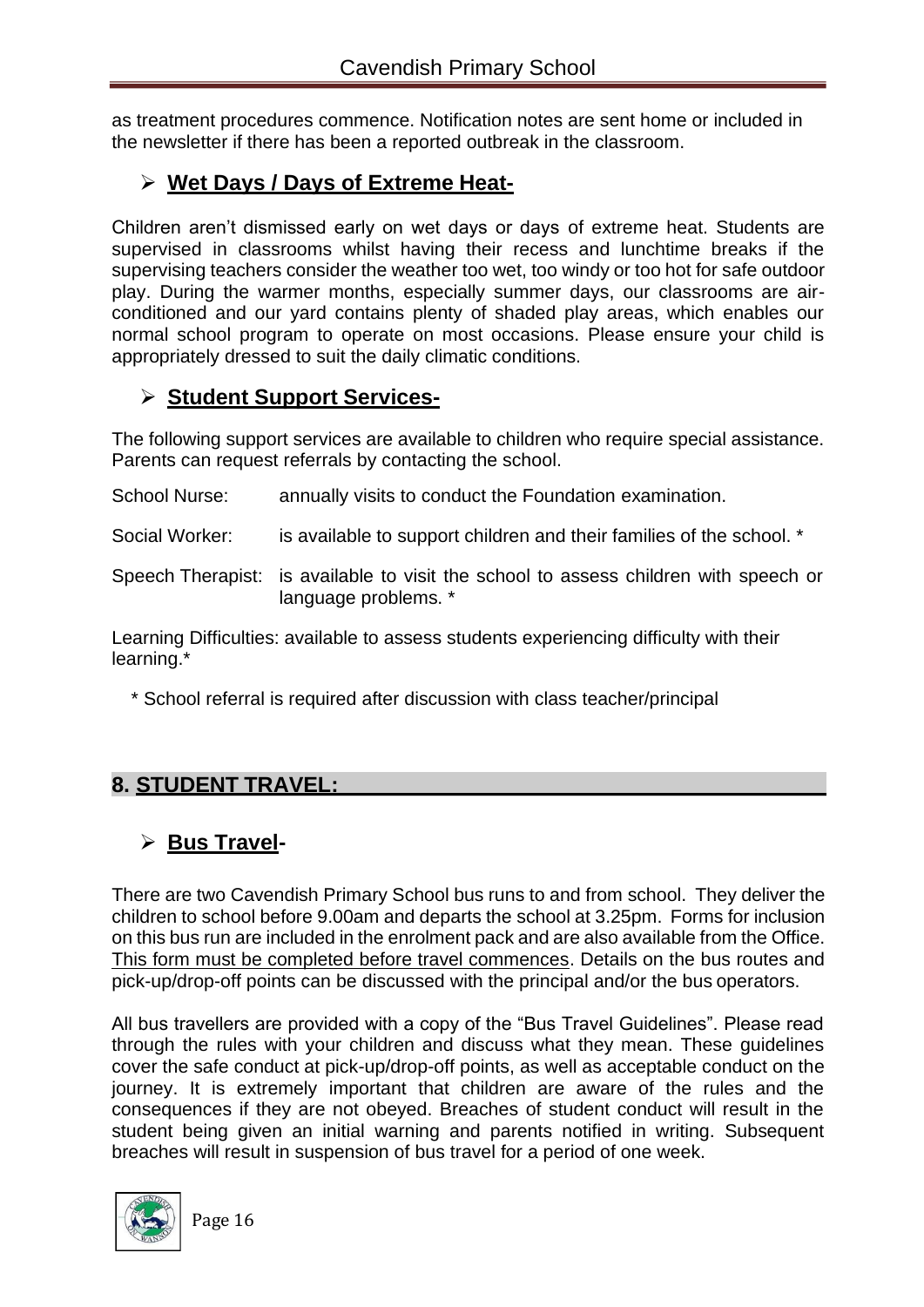When your child becomes a bus traveller, please discuss safety and remind him or her that sensible behaviour is essential. Children are to sit in their allocated seats and wear their seat belt at all times. Children are to be seated when the bus is moving. They are not to sit or stand near the doorway and need to be very careful alighting from the bus.

Parents who meet bus travellers are asked to park on the same side of the road as the bus is travelling. Please note that your stops are not supervised by school staff and children will not be left unsupervised at these stops.

## ➢ **Changes to Travel Arrangements- Bus**

A note must be completed in writing and sent into the Office for any change to your child's registered pickup or drop off arrangements. Change of travel arrangement forms are available at the front of the office.

eg. being dropped off at a friend's house after school, not travelling on the bus when it is normal practice to do so.

# ➢ **Car Travel-**

When dropping off and/or picking up children, parents are requested to keep in mind the safety of their children and other children. The car park is at the back gate of the school (near the Environment Centre). Drivers are asked to fill the car parks to the front. This reduces the need to reverse.

Parents are asked to cross the road and collect their children from the back gate. This will reduce the likelihood of children running across the road to meet parents/carers. A teacher will be on duty at the gate each afternoon at 3.25pm.

Please contact the school if there are any changes to usual travel arrangements or different adults are collecting the children.

# ➢ **Private Vehicle / Excursion Travel-**

Where possible, all students will travel together on one bus to and from excursion venues. On the occasions when private vehicles are needed, this will be clearly stated on the Excursion Permission Forms. Parents will be informed about the exact travel details before the excursion (including whose vehicle is transporting which children).

It is School Council policy that only drivers who have comprehensive insurance (verified) and a current Working with Children Check will be used to transport children other than their own. AT NO TIME will a child be permitted to travel in another family's car or on the bus without the permission of the child's parent. Please provide school with a copy of your Working with Children Check and current vehicle insurance if you have agreed to transport students to excursions.

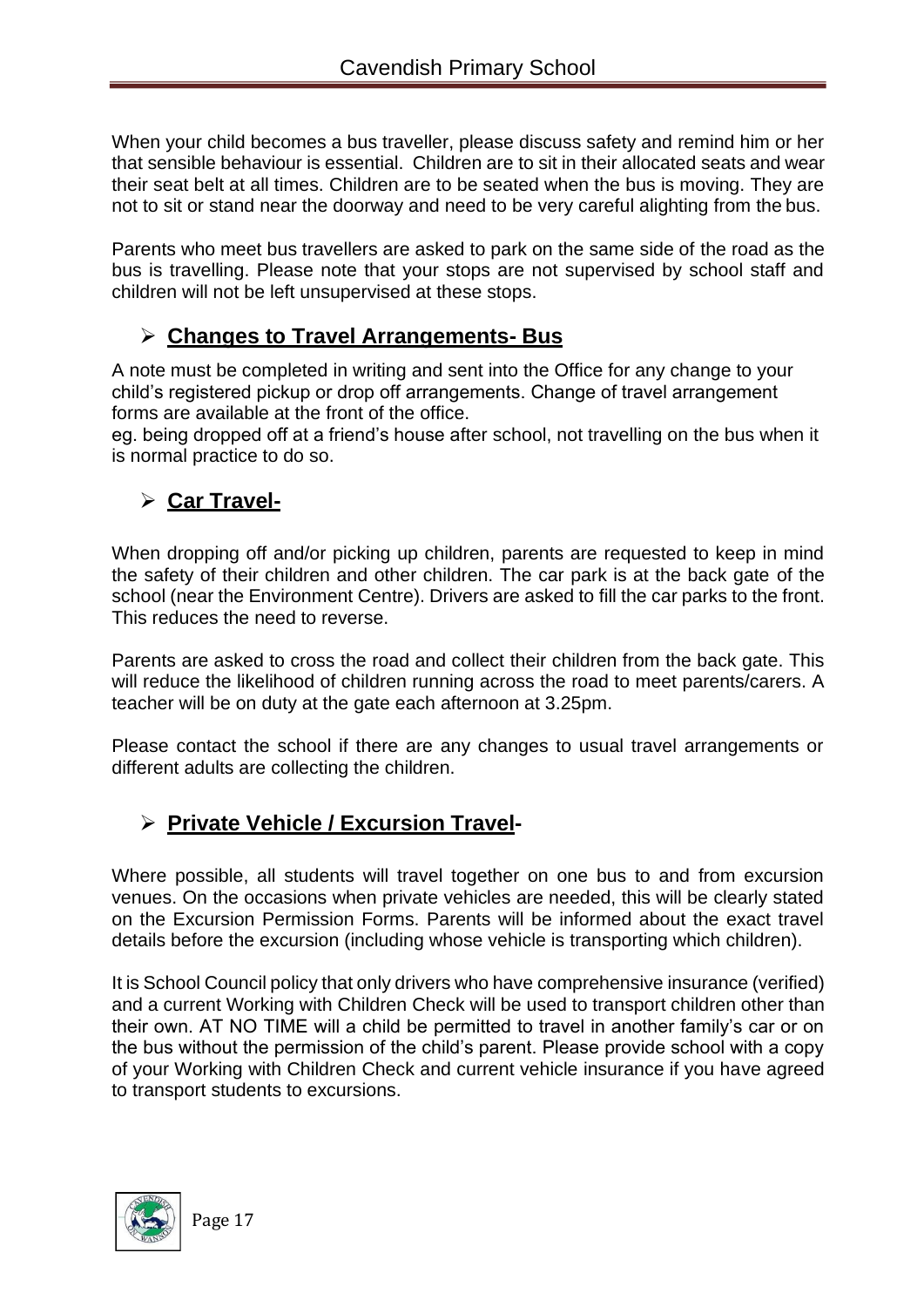# ➢ **Changes to Travel Arrangements – Excursions**

A Bus / Travel Note must also be completed if a student is to be collected from an excursion venue rather than returning to school on the bus with the other students. eg. from swimming pool, from Horsham.

A note must also be completed if someone, other than a parent is to collect a child from a venue.

To ensure students safety, these notes MUST BE organised with staff prior to the day of the event.

# ➢ **Bicycle Riders-**

To ensure the safety of bicycle riders we ask parents to observe the following:

- 1. VicRoads recommends that children under 8 do not ride bikes to school.
- 2. Students should practice riding the route to school with parents for practice before riding on a school day.
- 3. Riders must wear a roadworthy and correct fitting bike helmet.
- 4. Bicycle riders are to store their bikes in the shelter shed.

## **9. STUDENT BEHAVIOUR:**

At Cavendish Primary School we recognise the importance of a consistent and positive approach to student wellbeing and discipline. We are mindful that children should be courteous, thoughtful and respectful to their teachers, peers and guests. The class teacher is responsible for discipline in their classroom. Teachers establish rules and consequences in consultation with children for their classroom group. These rules are consistent with our overall approach to well-being and discipline.

# ➢ **Student Code of Conduct-**

Cavendish Primary School's Student Engagement Policy has been developed within, and is consistent with, Department of Education and Training guidelines and regulations.

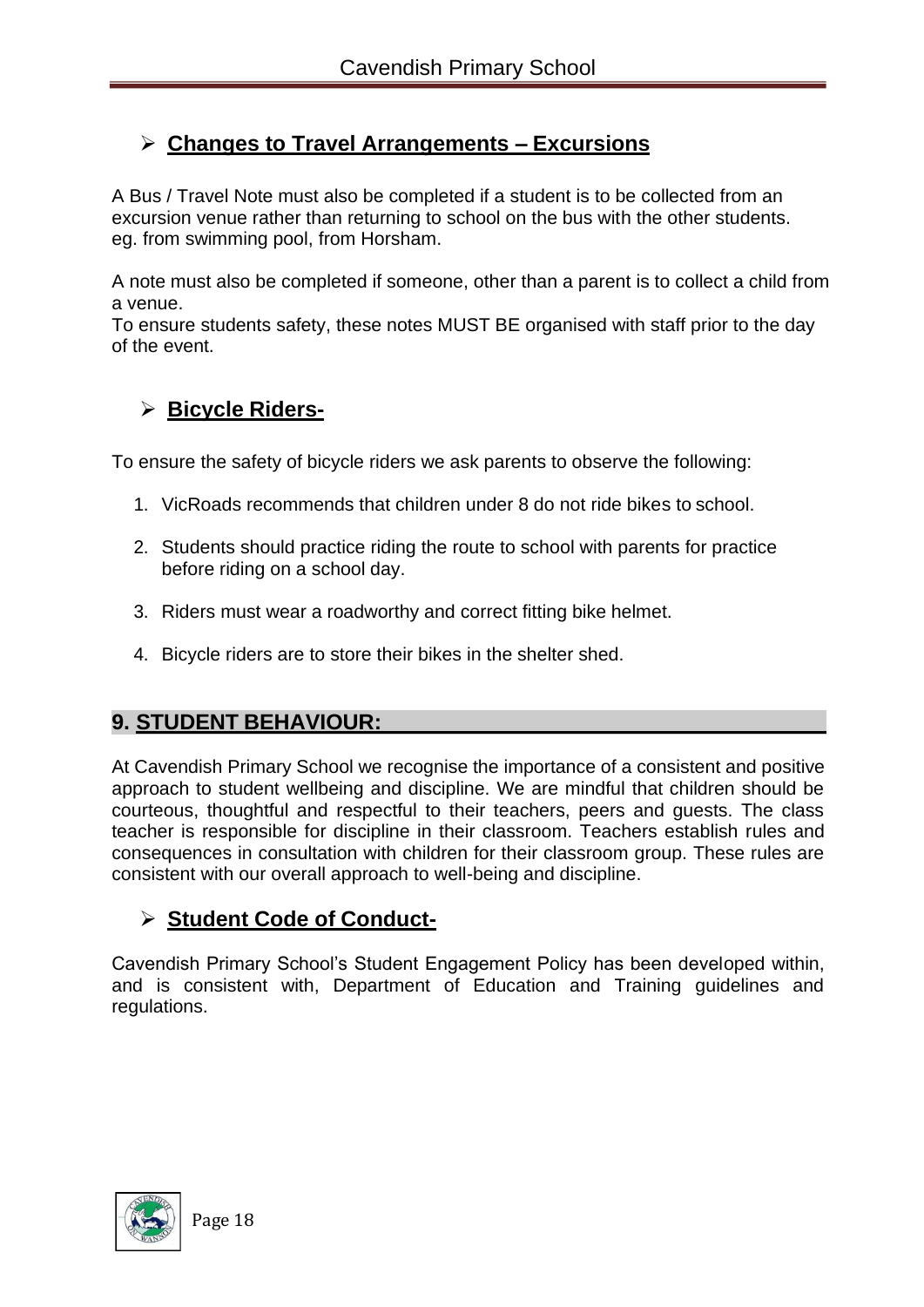#### **The Student Engagement Policy is based on the following beliefs:**

All children have the right to work, play and learn in a safe, friendly and helpful environment.

Respect for self and others are fundamental to human growth and development.

To support these beliefs, children are encouraged to:

- Demonstrate pride in the school
- Be polite, courteous and well mannered
- Work and play without interfering with others.

# ➢ **Class Rules-**

At the beginning of each school year, teachers establish a set of classroom rules for their own class that is consistent with our Student Engagement Policy.

# ➢ **School Rules-**

- Children will treat everyone with respect and courtesy
- Children will act with regard to the safety of themselves and others
- Children will respect school property and the property of others
- Children will respect the rights of other children to learn and teachers to teach.

# ➢ **Sanctions-**

Breaches of school behavior guidelines and rules may incur some penalty or action. The penalty will be a logical consequence of the behaviour, as outlined in our Student Engagement Policy.

Suspension procedures, in line with Department of Education and Early Childhood Development's guidelines, will be used for serious and /or continual breaches of school rules.

#### **Student management will focus on a positive approach which fosters a climate of self-discipline and personal responsibility for actions and choices.**

To support this, the following strategies are used:

- Public recognition of achievements at assemblies and in the newsletter including Student of the Week awards.
- Provision of high levels of supervision in the playground
- Actively developing an understanding and appreciation of the school rules.

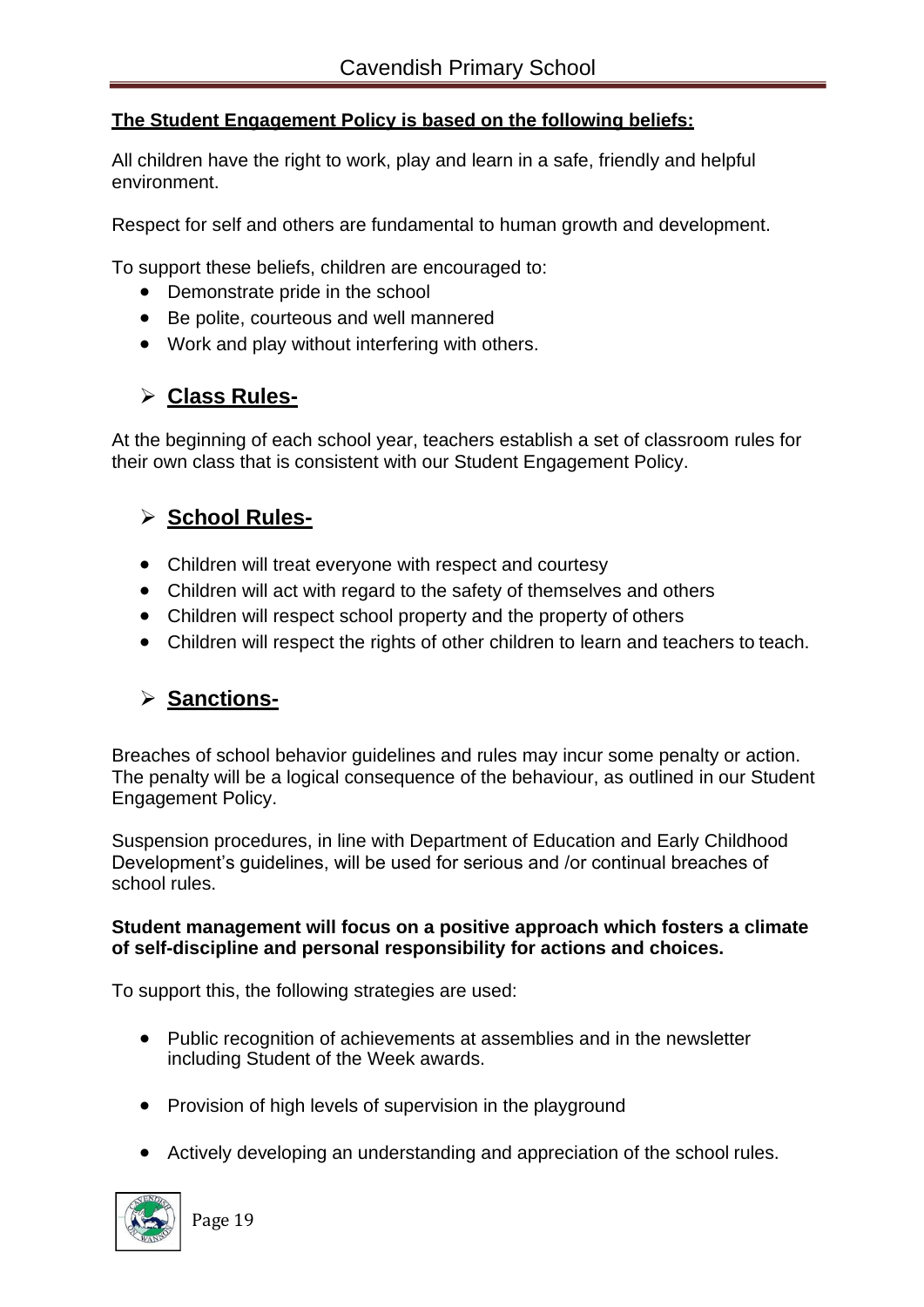- Actively involving students in the resolution of conflicts
- Developing pride in self and the school.

# **10. SCHOOL – HOME PARTNERSHIP:**

## ➢ **Working together to ensure success-**

The staff at Cavendish Primary School are very keen to involve parents in as many school activities as possible. We believe that it is most important for parents and teachers to work together in partnership in the education of all children.

## ➢ **In the Classroom-**

In strengthening that partnership between home and school, you may like to become more involved in some of the following school activities –

- hearing children read
- helping in the classroom with activities
- reading stories to small groups of children
- covering books
- Parent Club treat days
- attending camps and excursions.

# ➢ **At School-**

In strengthening that partnership between home and school, you may like to become more involved in some of the following school activities –

- Helping with working bees, fundraisers.
- Assisting with sporting activities such as swimming, school sports, coaching and Sporting Schools sport afternoons
- Participating in Parents' Club
- Participating in School Council.

# ➢ **At Home-**

It is vital for your child's positive educational development that they know you are interested in their school work. We ask parents to hear their child read every week night and to demonstrate an interest in books that they have read. Encourage them with any homework they have and please do not hesitate to speak to any of the teachers or the Principal if you have any concerns about any aspect of your child's school life.

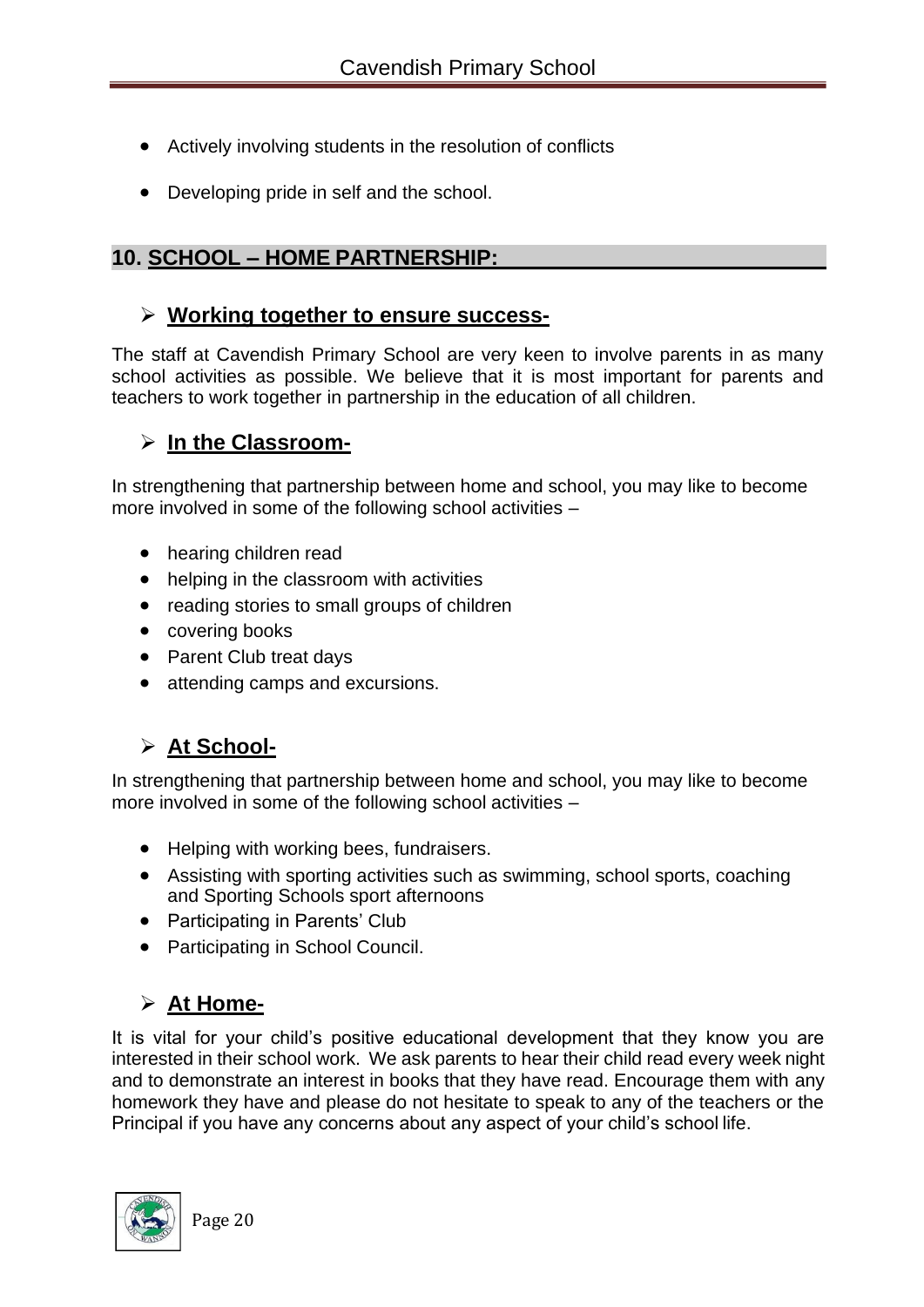# **11. COMMUNICATION BETWEEN SCHOOL AND HOME:**

Communication between school and home is highly valued at Cavendish Primary School. Formal and informal communication options exist to provide opportunities for teachers and parents to establish a friendly, supportive and co-operative working relationship.

# ➢ **The Newsletter-**

An important method of communication with our school community is the Cavendish Primary School newsletter. We aim to provide as much information in the newsletter as possible to eliminate the need for separate notices. The newsletter is issued weekly (Fridays) throughout the term and it is important that you check important dates and events that need to be noted. Most families receive it electronically but paper copies are available upon request.

On occasions, a group text message will be sent home if a matter requires quick communication.

# ➢ **Facebook-**

Our Facebook site is another means to show our children in action. It isn't the site for key information.

# ➢ **Website-**

The formal information site of the school. It contains policies, reports and back issues of the newsletter.

# ➢ **Notices-**

Some activities and events will be announced on separate notices. These are often events specific to a particular class or one which requires a permission slip to be completed. A list of these notices is printed in the newsletter each week.

## ➢ **Student Reports-**

Reports will be issued in June and December. Reports will cover both the academic and social development of your child. Any matter of concern arising from the reports should be discussed with the class teacher or Principal.

# ➢ **Parent Teacher Interviews-**

Interviews are conducted in Semester 1 (the date will be announced in the weekly newsletter in the weeks leading up to the interviews). These provide the opportunity for discussions of student information and aim to further build the learning partnership between school and home. Interviews can be requested at any time throughout the year if there is a need.

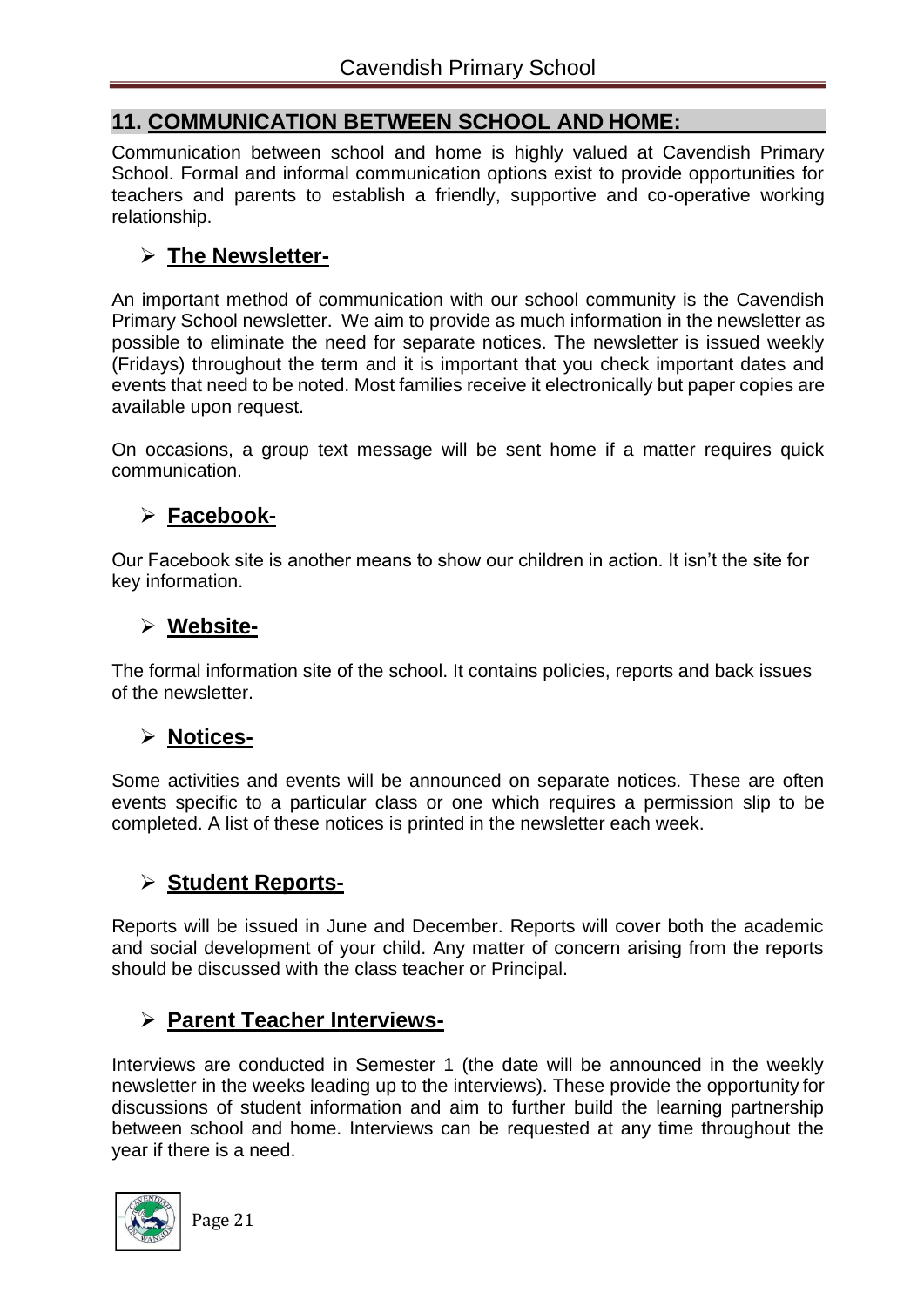# ➢ **Parent Information Afternoons-**

Information sessions are held in Term 1. All staff are in attendance to outline the year ahead and to answer any questions or concerns.

A Foundation Information Session is held in November for new parents.

Other sessions, relating to curriculum issues, will be conducted when needed. An invitation for parents to attend will be sent out to families when a date is set.

## **12. GENERAL INFORMATION:**

# ➢ **Athletic Sports-**

Cavendish PS Picnic Sports are held in Term 1 at school. This is a fun, semi-competitive day of races and challenges with all families welcome.

We then compete in the Southern Grampians School Sports Association (smaller schools network) against



Macarthur, Branxholme Wallacedale, Dunkeld, St. Joseph's Penshurst, Tarrington, and Penshurst PS. This is



a more formal athletics day, held late in Term 1 at Pedrina Park, Hamilton. Children in Years 3/6 compete in the majority of events, with selected students representing our school in high jump, distance races and relays. Students who achieve a first place in a field event or a first or second in a track event have the opportunity to compete in the Division Athletics in Warrnambool.

## ➢ **Cross country-**

Cavendish PS holds a cross country along the Wannon River in May. A representative team (9 years and older) is selected to compete in the Southern Grampians cross country against other schools. Competitors have the opportunity to go to the next level in Warrnambool as well.

## ➢ **Other events-**

Cavendish PS enters teams each year in the inter-school golf tournament held at Parklands in Hamilton; Hoop Time basketball tournaments for Years 3/6 in Term 3; T20 Blast Cup cricket tournament held in Term 4; inter-school chess competition in Term 3, as well as other opportunities as theyarise.

# ➢ **Ambulance-**

Unless families are Ambulance subscribers or Health Care Card holders, parents will be responsible for the cost of ambulance transportation.

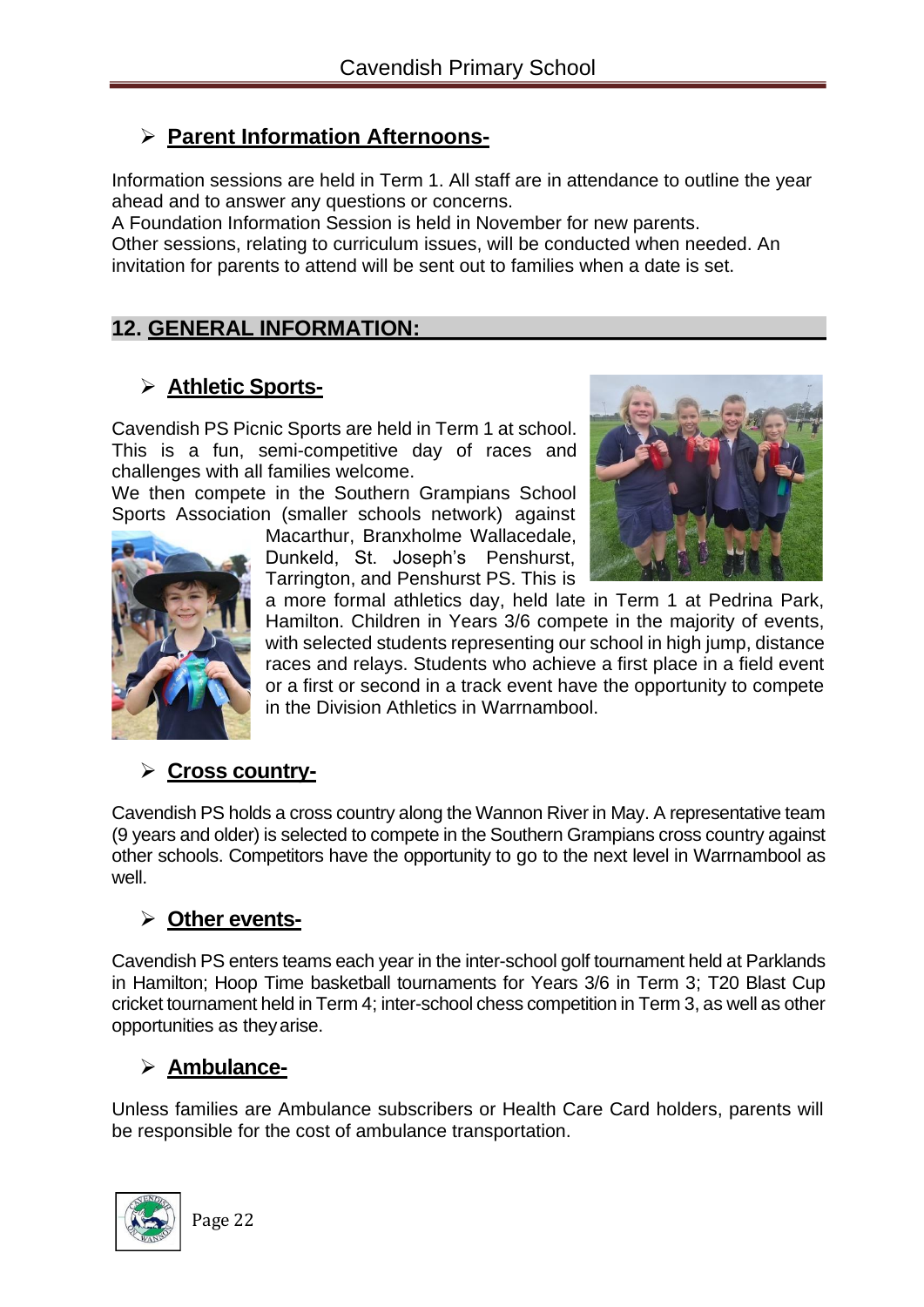## ➢ **Cultural Performances-**

These performances are an extension of our Arts program giving students the opportunity to experience a variety of entertainment provided by talented artists. The cost of Cultural Performances is charged to parents.

# ➢ **Excursions and Camps-**

Camps and excursions are an integral part and extension of the school curriculum.

Parental permission is required for these activities, except where the excursion is in the immediate area close to school. As these programs involve costs which must be borne by the parents, information is distributed in sufficient time for parents to arrange payment. Payment plans are available for Camps. An excursion is held each even year, with the P/2 children having 'a big day out', while the Years 3/6 have a two or threenight camp to Melbourne or Cave Hill Creek (alternating).

Years 5/6 children also have the opportunity to participate in the statewide Somers camp on odd years. Obviously, these camps are now subject to

Covid-19 restrictions.



# ➢ **Sporting Schools**

Our school offers a variety of sports through this Commonwealth Government funded program. Typically, these consist of 4 x 60 minutes skill lessons to teach the skills and strategies of a new sport. These activities are open to all students and will be undertaken usually in school hours. There is no charge for these activities.

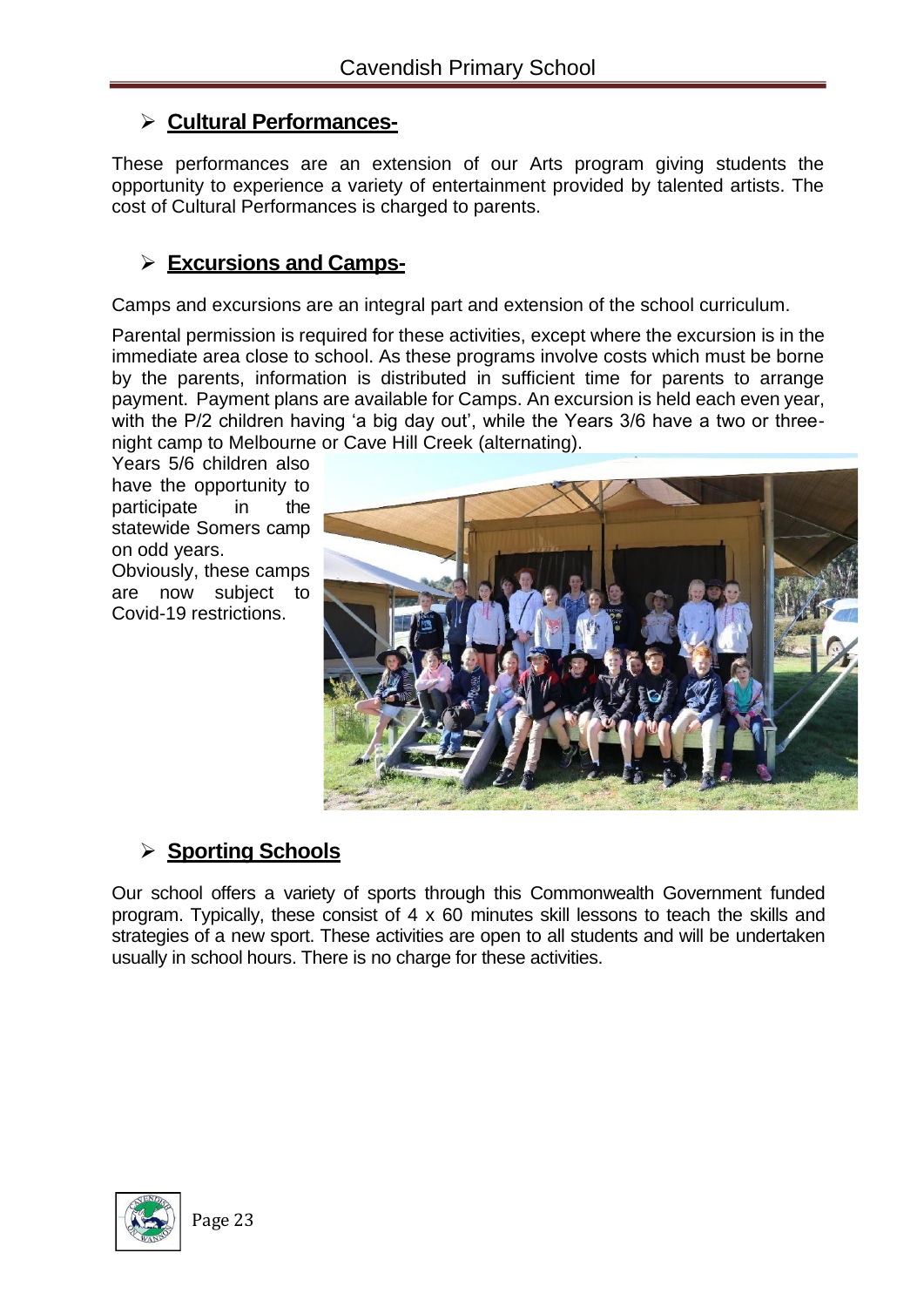# ➢ **Swimming Program -**

Each year in November/December, all students participate in a 9-day swimming program at the Hamilton Indoor Leisure and Aquatic Centre. Students attend classes daily for two weeks under the tuition of a qualified Austswim swimming teacher. The program concludes with a Swimming Carnival at the Balmoral Pool. Children compete in a number of



swimming/wading/floating events, suitable for their level of competence. Very keen and able swimmers are also considered for the school's representative team for the Southern Grampians School Carnival held in Penshurst in Term 1 each year.

## ➢ **Hamilton Eisteddfod -**

Each year in June, the whole school travels to Hamilton to participate in the Eisteddfod. In recent years, our whole school instrumental performance, choir and recorder ensembles have won a number of first and second prizes. Having the entire school perform is something we take great pride in and is a wonderful opportunity for all students to experience year after year. We have not been able to perform in the Eisteddfod the last two years, due to Covid-19.



# **GENERAL INFORMATION**

## ➢ **Hot Lunches-**

Lunches can be heated in the microwave on Mondays **during Term 3 only**. Please have food stored in a suitable container for heating up in the microwave.

Hot lunches may be ordered (and paid) from the Bridge Café by 2pm Thursday afternoon for delivery on Fridays. These orders are delivered to the school by the Café at lunchtimes each Friday. Parents' Club also run special treat lunch day at intervals throughout the year.